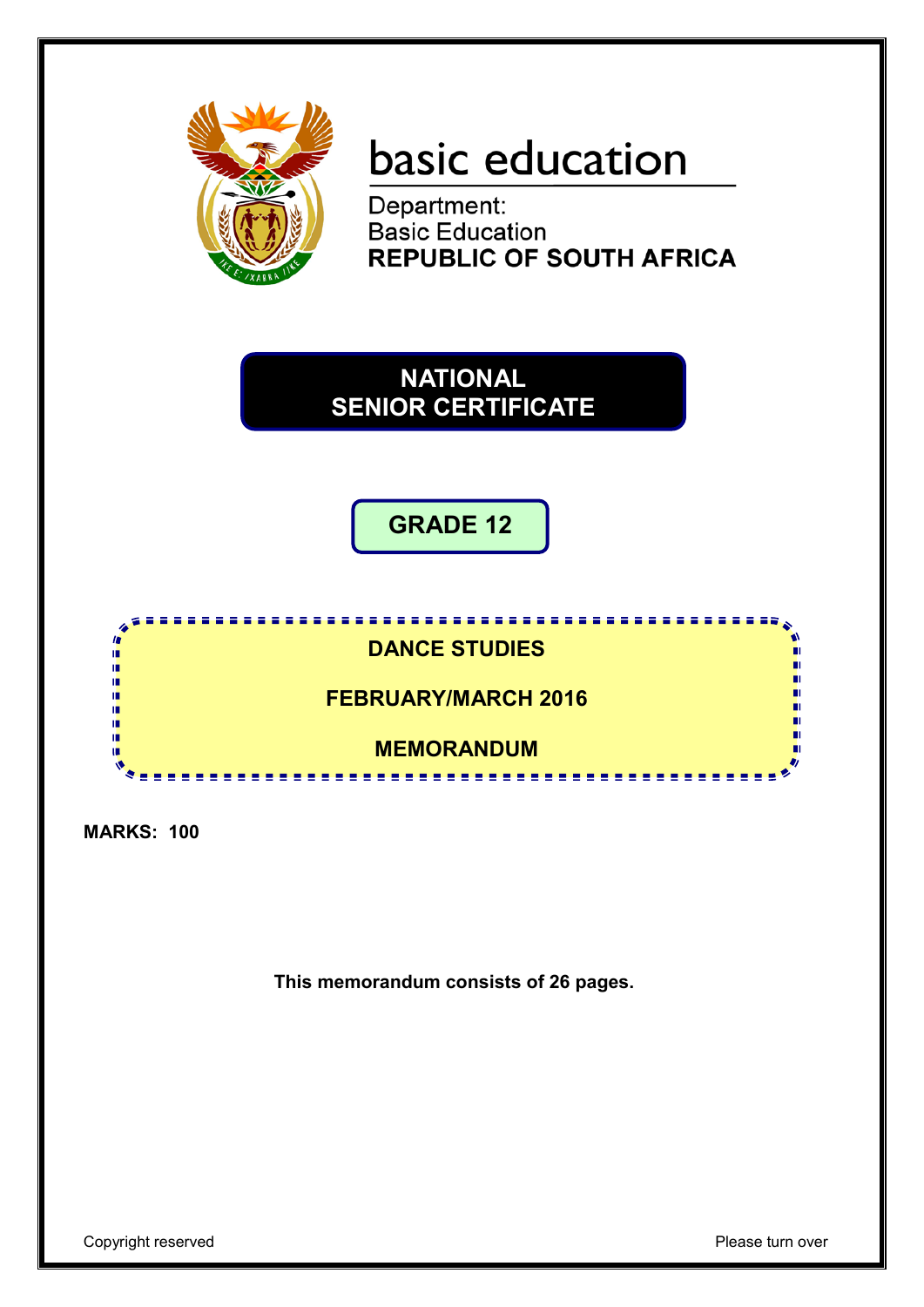#### **NOTE TO MARKERS:**

Adhere strictly to this memorandum when marking. The standardisation process during memorandum discussions ensures that the memorandum covers most possible responses candidates could provide. Every marker must understand and apply it in the same way consistently. In some qualitative questions, exercise your professional and informed judgement.

#### **This question paper must be marked by experienced dance teachers/dance advisors/officials as it requires specialist knowledge.**

- In some questions, candidates have a choice. If candidates have answered both questions, mark only the answers to the first question.
- Candidates may give a wide variety of answers depending on what they have covered in class.
- High, medium or low cognitive levels expected in each answer are included in the Focus Table for each question.
- Markers should NOT award full marks for an answer that is superficial and minimal.
- Look for what the candidate knows, not what he/she doesn't know.
- When marking paragraphs or essays allocate ticks according to the Focus Tables taking into account the cognitive level required.
- Where there are rubrics, use these to check and confirm the allocation of marks.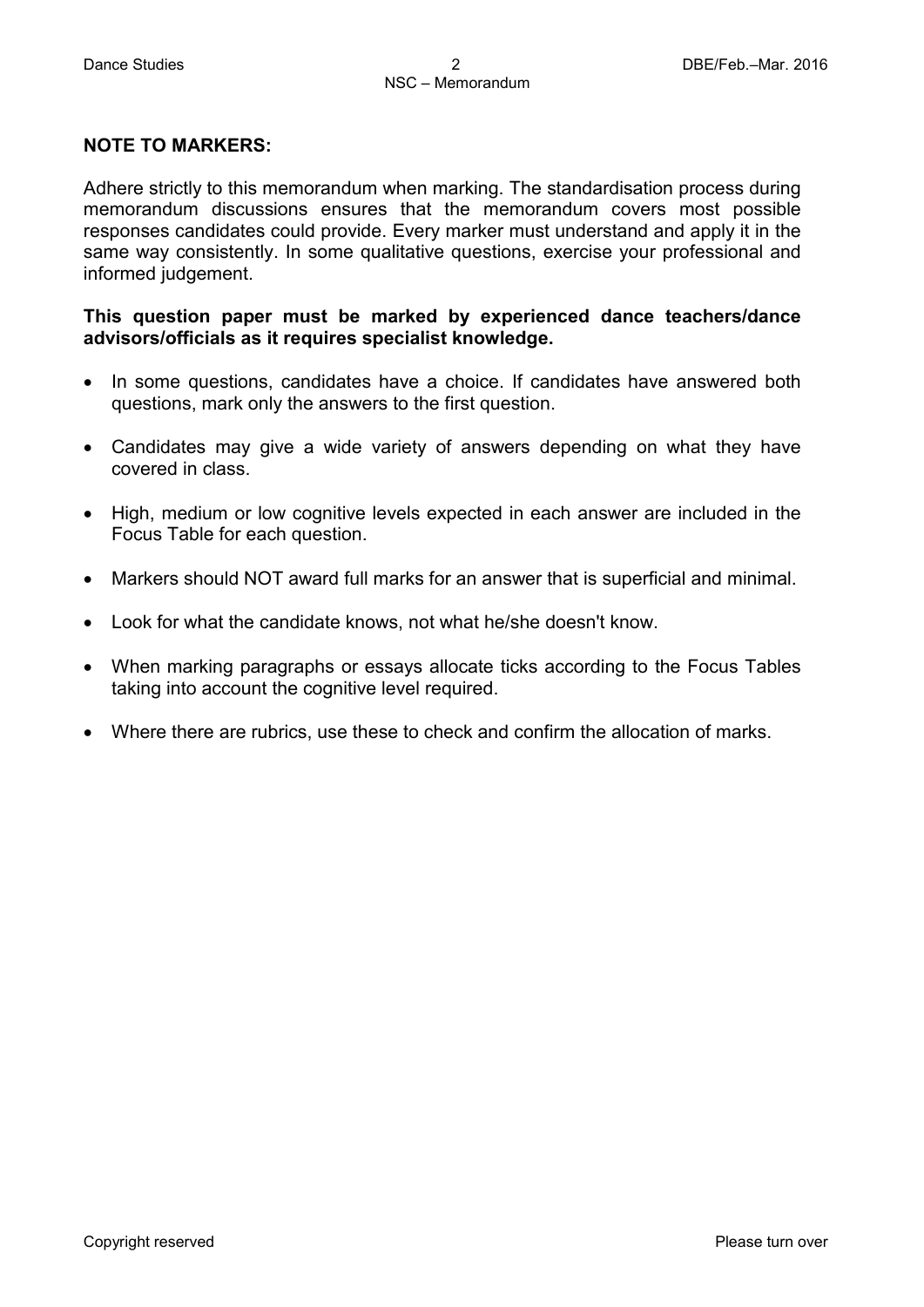#### **SECTION A: SAFE DANCE PRACTICE AND HEALTH CARE**

#### **QUESTION 1: WARM UP AND COOL DOWN**

**Many possible methods and factors will be provided by candidates in QUESTION 1.3.** 

**Use professional judgement when allocating marks for this question. Award 1 mark per relevant fact.**

| <b>FOCUS OF QUESTION +</b><br>cognitive-level descriptors | <b>TOPICS</b> |  | <b>ABILITY LEVELS</b> |            |               |             |
|-----------------------------------------------------------|---------------|--|-----------------------|------------|---------------|-------------|
| Warming up and cooling down                               |               |  | 3                     | <b>LOW</b> | <b>MEDIUM</b> | <b>HIGH</b> |
| 1.1.1, 1.1.2, 1.1.3 Cooling down                          |               |  |                       | -3         |               |             |
| (recognising)                                             |               |  |                       |            |               |             |
| 1.2 Relaxation (recommending)                             |               |  |                       |            |               |             |
| 1.3 Warming up (analysing)                                |               |  |                       |            |               |             |

| $1.1$ $1.1.1$ F | (1) |
|-----------------|-----|
| 1.1.2 $\top$    | (1) |
| 1.1.3 $F$       | (1) |

1.2 **Candidates must recommend THREE examples of relaxation methods/ techniques that could be included in a cool down after class and motivate why they would be effective.**

### **Allocate 1 mark for each method/technique.**

**Do not award marks for one-word answers.**

#### **Possible areas to be included:**

- One of the most effective methods of relaxation is to incorporate deep breathing into the cool-down session at the end of the class. This can be done lying down so the heart rate slows down and the body and mind relaxes completely. Deep breathing will re-energise the whole system.
- The dancers can use visualisation to imagine they are in a peaceful, restful environment. Calm music could be incorporated to relax the mind.
- The dancers can tense their muscles, holding the tension for about 5 seconds and then relax the muscles for 10 seconds and repeat. This will draw the attention to any tension in their bodies.
- Slow sustained stretching should always be done at the end of the class/ cool down so that tense muscles are stretched out completely.
- Any other relevant answers. (3)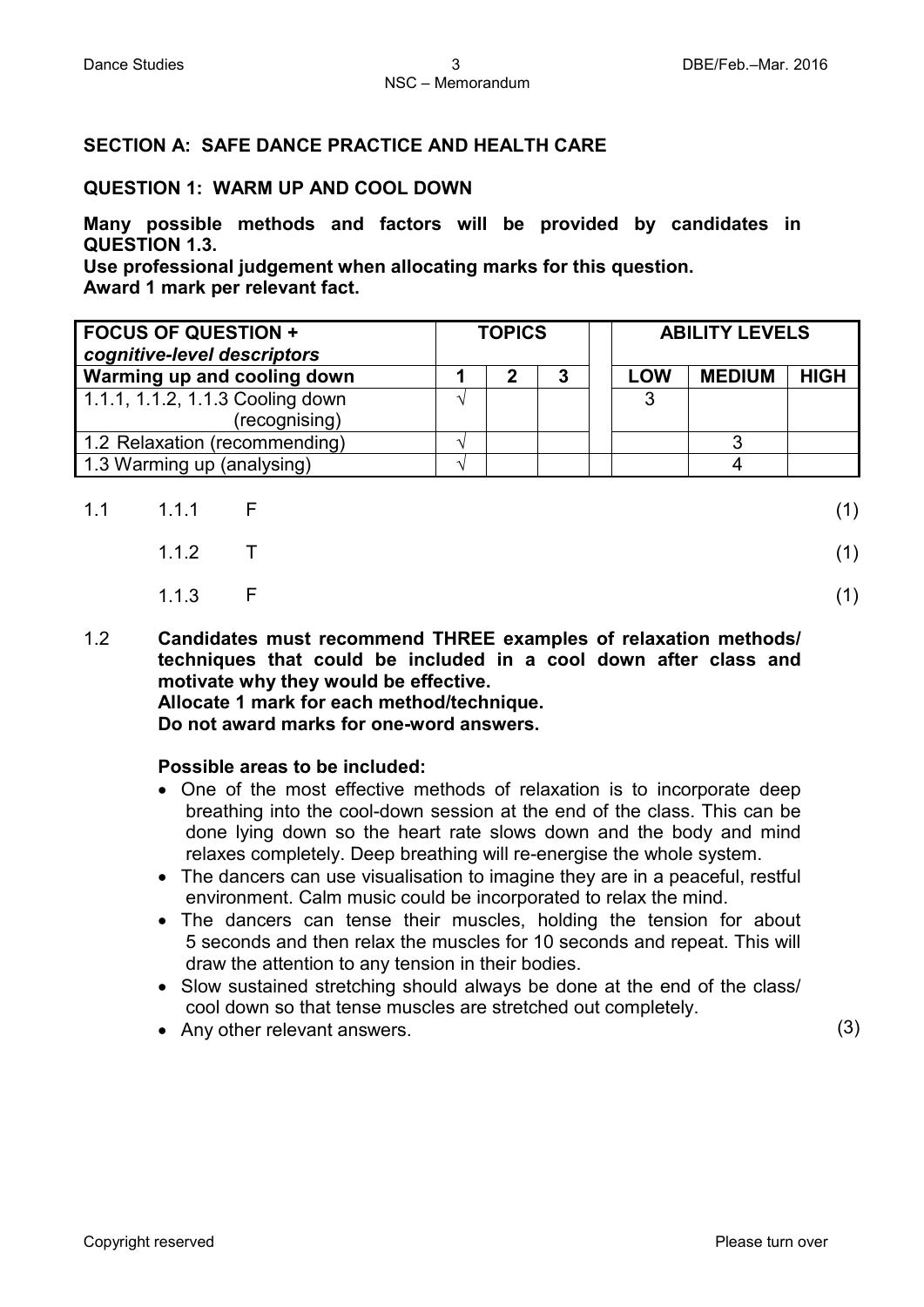#### 1.3 **Candidates must analyse the different factors that will influence a dancer's warm up.**

#### **ONE-word answers may NOT be awarded a mark.**

- Warm ups will depend on the genre/form a dancer is about dance. The warm ups should include specific movements for the class to follow, e.g. ballet, African dance, tap, etc. will all require different warm ups.
- The weather could determine the length of the warm up. In very cold weather a longer warm up will be needed.
- A dancer's age will affect the length of the warm up. The older a dancer is, the longer the warm up must be.
- If a dancer has an injury or disability, this will have to be considered in the warm up and specific exercises for the injured area must be focused on.
- The warm up will differ depending on whether it is before a dance class or before a performance.
- A warm up before a performance needs to include extreme focus of the mind before one can perform.
- A warm up may focus on the requirements of a particular performance.
- A warm up could include trust exercises.
- Any other relevant answer. (4)

**[10]**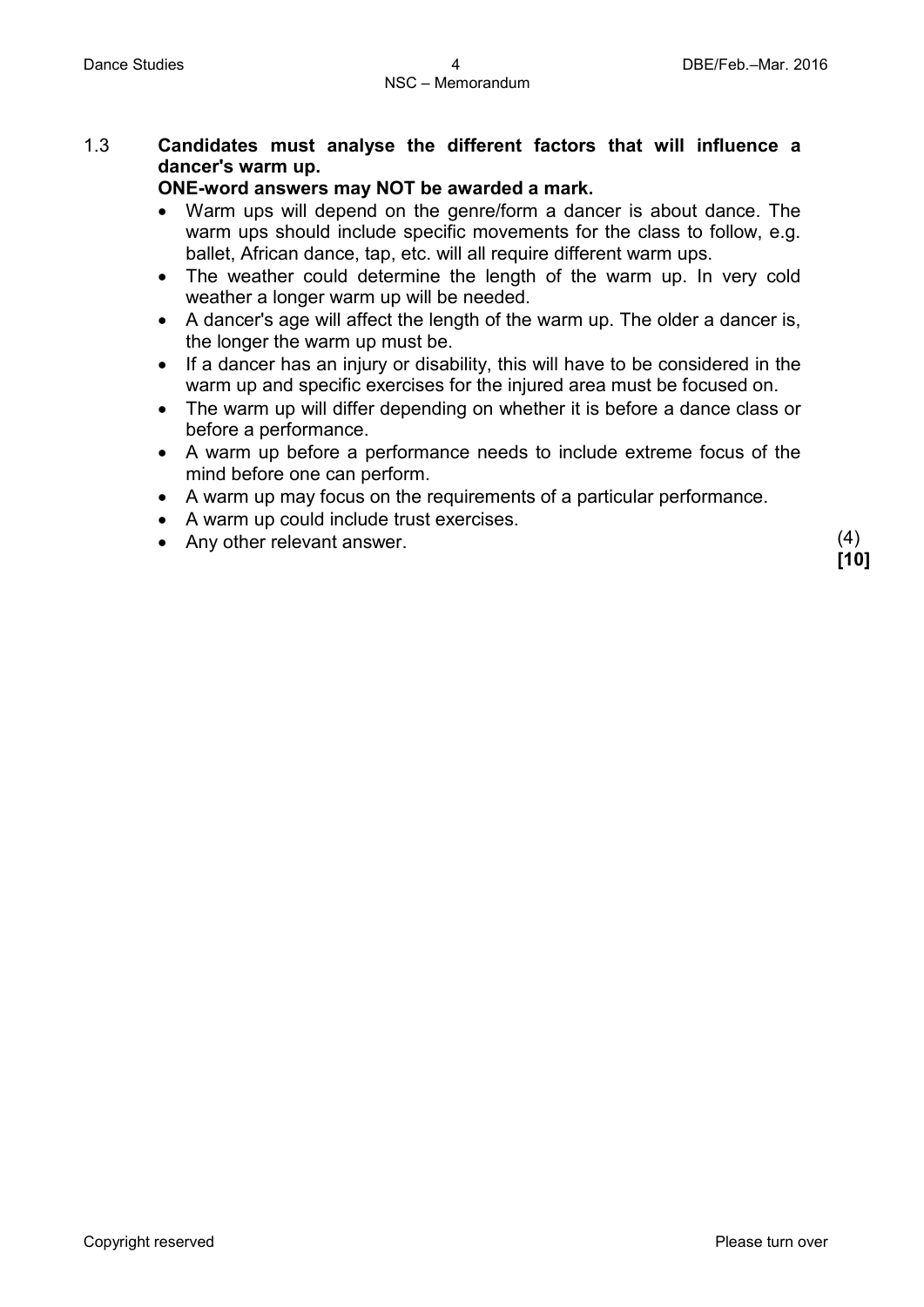#### **QUESTION 2: COMPONENTS OF FITNESS**

| <b>FOCUS OF QUESTION +</b><br>cognitive-level descriptors | <b>TOPICS</b> |  | <b>ABILITY LEVELS</b> |            |               |             |
|-----------------------------------------------------------|---------------|--|-----------------------|------------|---------------|-------------|
| <b>Components of fitness</b>                              |               |  | 3                     | <b>LOW</b> | <b>MEDIUM</b> | <b>HIGH</b> |
| 2.1 Components of fitness (recognising)                   | 1.            |  |                       |            |               |             |
| 2.2 Muscle strength (discussing)                          |               |  |                       |            |               |             |

#### **EXAMPLE OF POSSIBLE ANSWERS:**

**Candidates may respond differently to the examples provided below. Use professional judgement if the answer is different, but correct.**

| 2.1 | 2.1.1                  | dance/move for long periods of time                                                                                                                                                                                                                                                                                                                                                                | (1) |
|-----|------------------------|----------------------------------------------------------------------------------------------------------------------------------------------------------------------------------------------------------------------------------------------------------------------------------------------------------------------------------------------------------------------------------------------------|-----|
|     | 2.1.2                  | the strength and control in the torso/abdomen and back/body/<br>centre/core                                                                                                                                                                                                                                                                                                                        | (1) |
|     | 2.1.3                  | balance                                                                                                                                                                                                                                                                                                                                                                                            | (1) |
|     | 2.1.4                  | flexibility                                                                                                                                                                                                                                                                                                                                                                                        | (1) |
| 2.2 | $\bullet$<br>$\bullet$ | Candidates must discuss FOUR benefits of strength in the dance class.<br>It increases physical performance, muscular endurance/staying power<br>because the muscles can contract for long periods of time without tiring.<br>It reduces the risk of injury because movements will be controlled.<br>It increases the strength in the joints to move and lift the arms and legs<br>against gravity. |     |

- It improves balance as the muscles can firmly hold the body in a position.
- It allows the dancer to jump higher because there is muscle power in the legs – this allows for powerful explosive movements.
- Enables lifting of partners.
- Increased ability to change directions quickly with agility.
- Any other relevant answers. (4)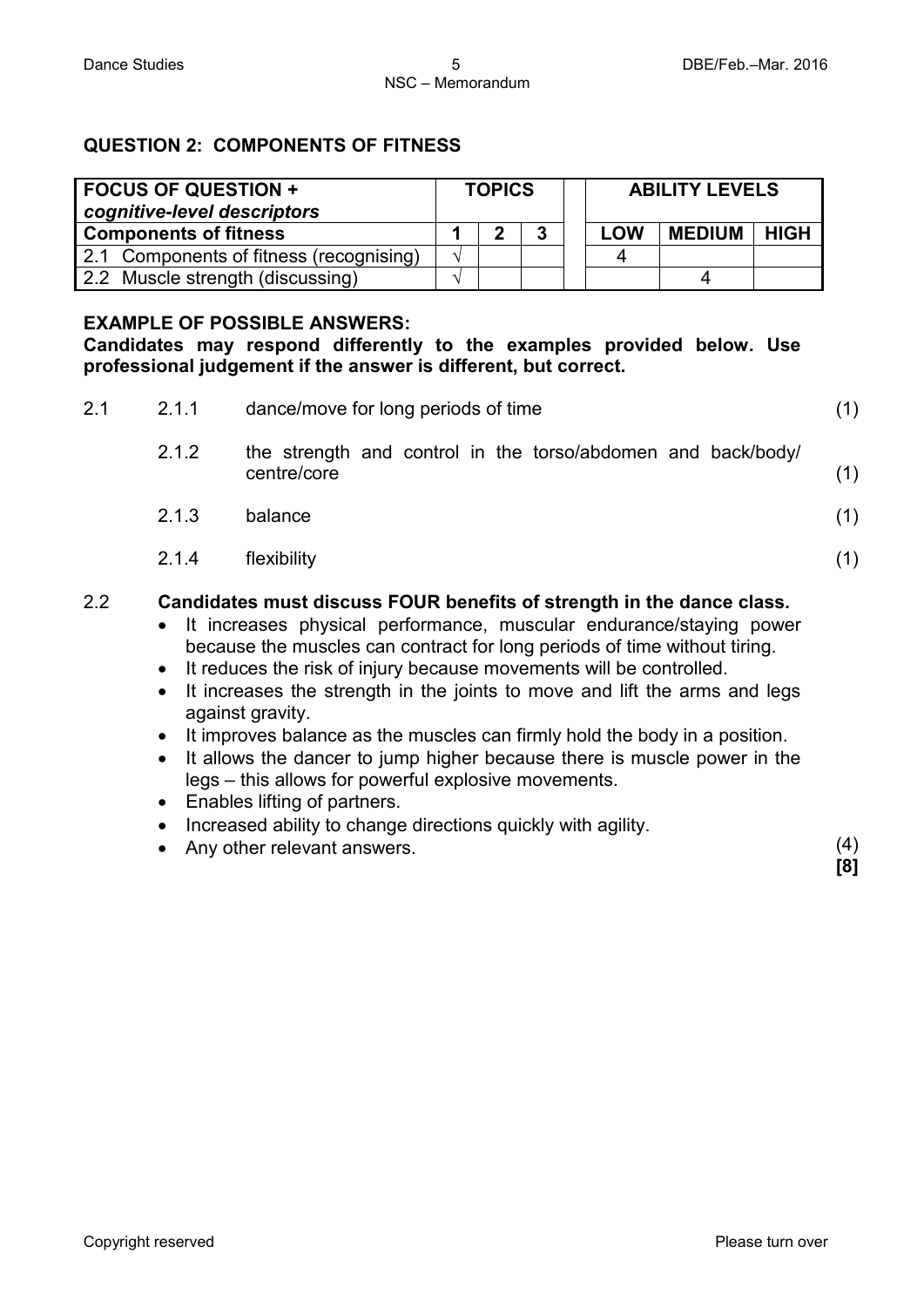(2)

(2) **[4]**

#### **QUESTION 3: POSTURE**

| <b>FOCUS OF QUESTION +</b><br>cognitive-level descriptors | <b>TOPICS</b> |  |  | <b>ABILITY LEVELS</b> |               |             |  |  |
|-----------------------------------------------------------|---------------|--|--|-----------------------|---------------|-------------|--|--|
| <b>Posture</b>                                            |               |  |  | <b>LOW</b>            | <b>MEDIUM</b> | <b>HIGH</b> |  |  |
| Good posture (explaining)                                 |               |  |  |                       |               |             |  |  |

**Candidates will provide many different ways of explaining good posture and why it is** *essential* **in the dance class.** 

**Do NOT award marks for ONE-word answers.**

**Award 2 marks for** *explaining* **and 2 marks for** *why it is essential* **in the dance class.**

#### **Possible answers for explaining good posture:**

- Good posture is the lengthening of the spine making an imaginary line from the top of the head to the middle of the feet.
- Good posture requires a strong core that can support all the internal organs and keep the spine lengthened.
- Any other relevant answers.

#### **Possible answers for why it is essential in the dance class:**

- It allows for freedom and grace of movement.
- It prevents strain on the back and joints prevents injury.
- It improves balance and alignment.
- It allows for strong powerful movements of the arms and legs.
- Any other relevant answers.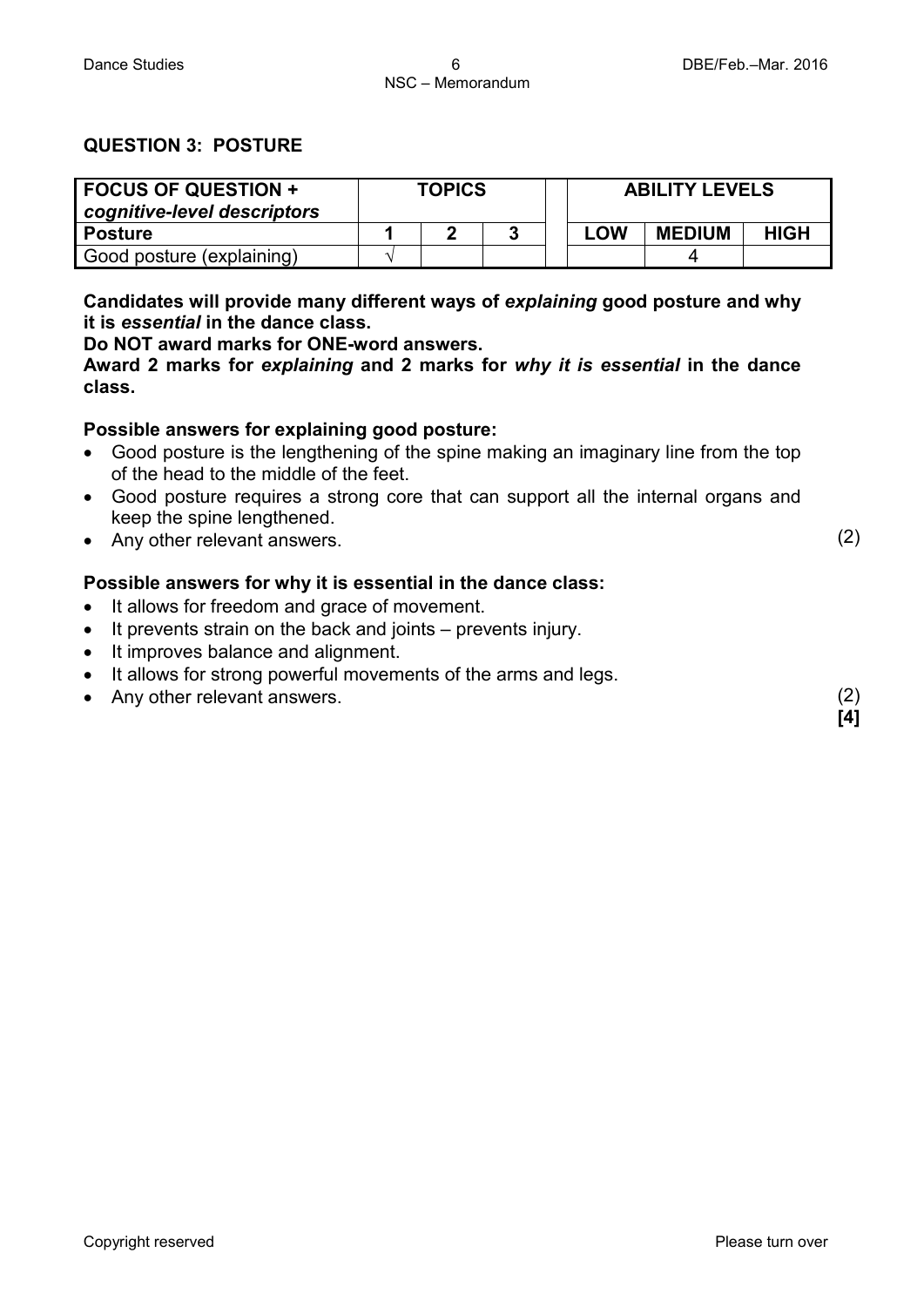#### **QUESTION 4: NEUROMUSCULAR SKILLS (MOTOR COORDINATION)**

| <b>FOCUS OF QUESTION +</b><br>cognitive-level descriptors | <b>TOPICS</b> |  |   | <b>ABILITY LEVELS</b> |               |             |
|-----------------------------------------------------------|---------------|--|---|-----------------------|---------------|-------------|
| Neuromuscular skills                                      |               |  | 2 | <b>LOW</b>            | <b>MEDIUM</b> | <b>HIGH</b> |
| Developing neuromuscular                                  |               |  |   |                       |               |             |
| skills (applying and interpreting)                        |               |  |   |                       |               |             |

#### **MANY POSSIBLE ANSWERS WILL BE PROVIDED BY CANDIDATES:**

**Various neuromuscular skills COULD be included in the candidate's answer. There are six components of motor fitness.**

**Judge the depth of the candidate's knowledge when awarding marks. This is a HIGH-LEVEL QUESTION.**

*Interpretations* **could include an overview of neuromuscular skills or specific components of motor coordination:**

**It is required of the candidate to discuss how the components mentioned are developed.**

#### • **Kinaesthetic awareness could be** *developed* **in many different ways such as:**

- o Being able to sense the movement in the body through looking and correcting yourself in the mirror and listening and applying verbal corrections from the teacher.
- o The teacher moving the dancer's body into the correct position.
- o Repetition of movements that use correct technique until they become automatic. The more the body practises particular movements, the more these skills are developed with the brain eventually sending messages instantly to the body to perform without conscious thought.
- o Any other relevant answers.

#### • **Spatial awareness could be** *developed* **in many different ways such as:**

- o Working with partners or a group requires awareness of the patterns, directions, shapes, etc. to be made.
- o Dancing using a different 'front' in a classroom could also develop this rather than always facing in one direction.
- o Dancing in different performance spaces.
- o Exercises that develop coordination of the right and left sides of the body.
- o Improvisation to develop spontaneous responses and to increase awareness of music, stimuli, space, other dancers, etc.
- o Any other relevant answers.
- **Rhythm could be** *developed* **in many different ways such as:**
	- $\circ$  Using different music genres in the dance class.
	- o Improvising to challenging music that uses polyrhythm/syncopation, etc.
	- o Body percussion to accompany movements such as gumboot dancing, using tins, sticks, etc.
	- o Any other relevant answers.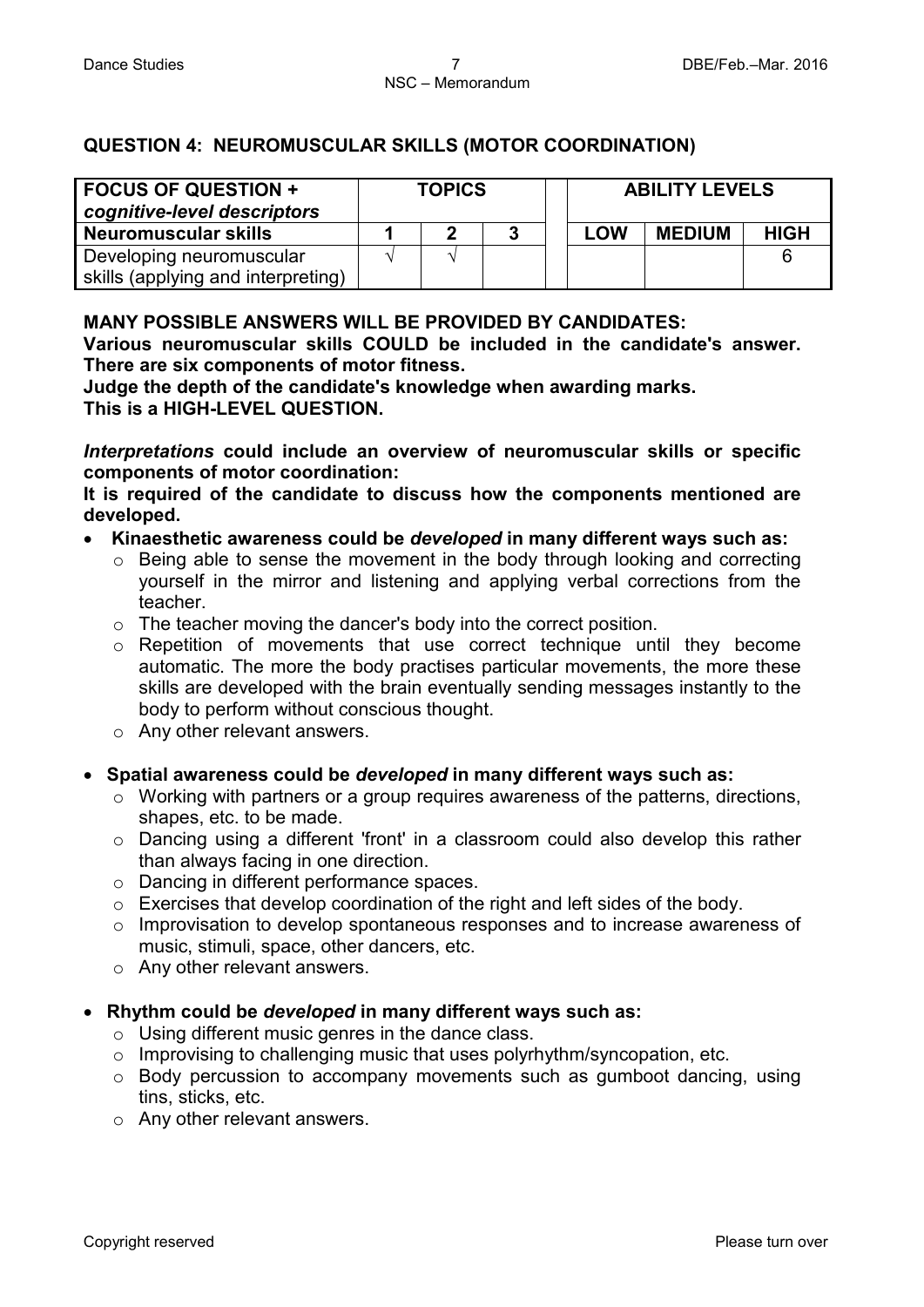- **Agility could be** *developed* **in many different ways such as:**
	- o Moving in different directions within an exercise.
	- o Dancing to fast music/accompaniment so the body has to adapt and change quickly.
	- o Travelling combinations that challenge the dancers' use of space.
	- o Any other relevant answers.
- **Balance could be** *developed* **in many different ways such as:**
	- o Adage: Performing slow movements standing on one leg/transferring weight.
	- o Turning on one leg.
	- o Jumping on one leg/alternative legs.
	- o Improving/Strengthening posture and alignment.
	- o Any other relevant answers.

#### • **Reactivity could be** *developed* **in many different ways such as:**

- o Improvisation classes where the dancer must respond instantly to a stimulus/ idea.
- o Trust exercises where the dancer does not know what will happen next.
- o Contact work/Partnering where the dancer has to be able to adjust to shifts in body weight/balance, etc.
- o Using improvisation to develop emotional reactions to movements/stimulus.
- o Any other relevant answers. **[6]**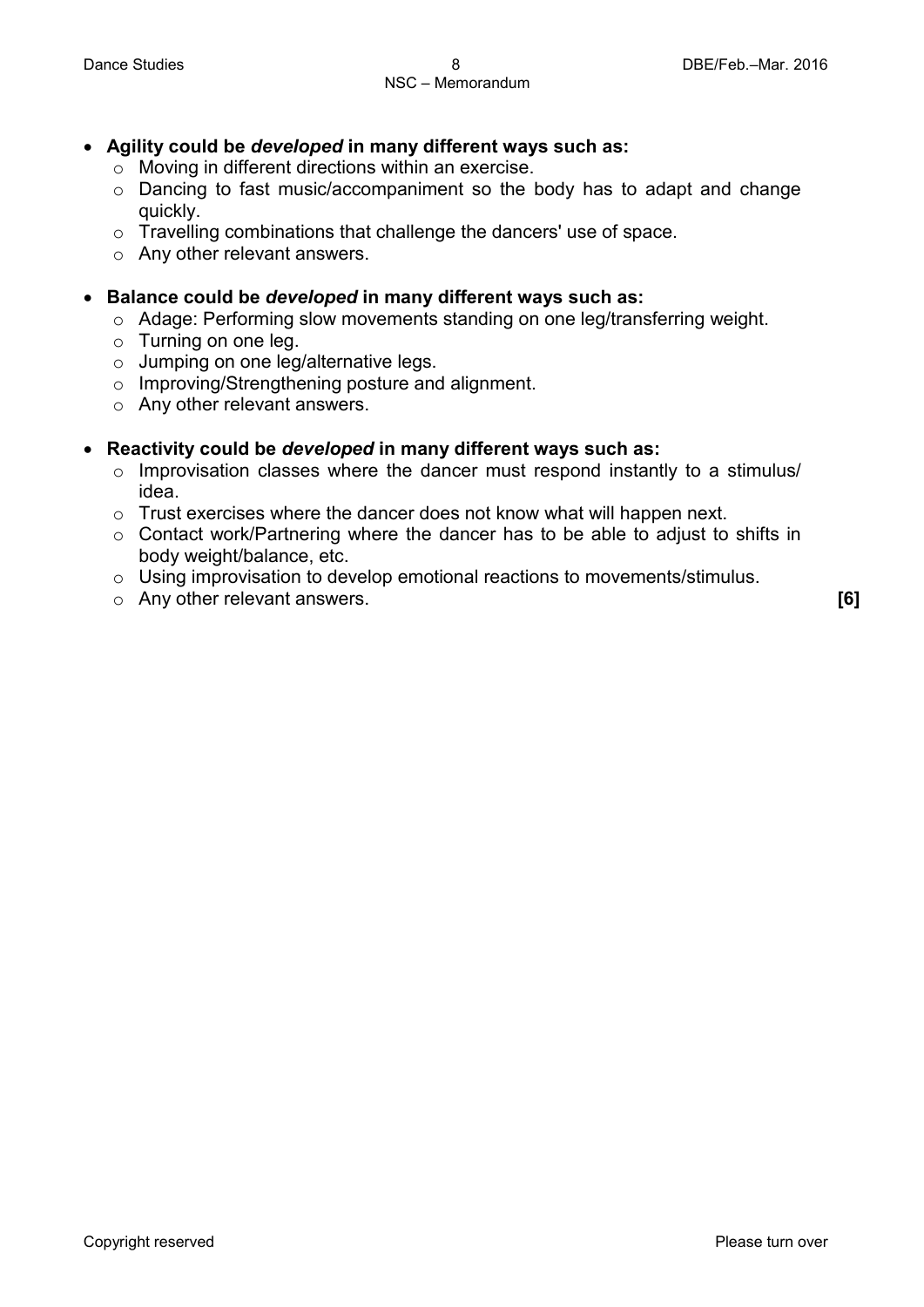**NOTE:** Candidates have a choice between QUESTION 5 and QUESTION 6. If more than one question is answered, mark only the FIRST ANSWER.

#### **QUESTION 5: INJURIES (Choice question)**

| <b>FOCUS OF QUESTION +</b><br>cognitive-level descriptors | <b>TOPICS</b> |    |   | <b>ABILITY LEVELS</b> |               |             |  |
|-----------------------------------------------------------|---------------|----|---|-----------------------|---------------|-------------|--|
| Dance technique/injuries                                  |               | ּמ | 3 | <b>LOW</b>            | <b>MEDIUM</b> | <b>HIGH</b> |  |
| Symptoms (describing)                                     |               |    |   | 3                     |               |             |  |
| Causes(predict)                                           |               |    |   |                       |               |             |  |
| Treatment (explain)                                       |               |    |   |                       |               |             |  |
| Complications (deduce)                                    |               |    |   |                       |               |             |  |

**Many different answers will be provided by the candidates. All the answers must relate directly to a strain.** 

#### **POSSIBLE ANSWERS:**

#### **IDENTIFY THREE SYMPTOMS (3 marks)**

- 1. Pain in the muscle/tendon
- 2. Swelling in the overstretched/ torn muscle/tendon
- 3. Limited ability to move the affected area
- Any other relevant symptom. (3)

#### **GIVE TWO POSSIBLE CAUSES OF THE STRAIN (2 marks)**

- 1. Poor conditioning (lack of components of fitness)/lack of regular exercise can make the joints less flexible and more likely to cause an injury to the muscles/tendons.
- 2. Poor technique such as incorrect weight placement and posture which will place strain on joints/muscles/tendons.
- Any other relevant causes. (2)

#### **EXPLAIN THE IMMEDIATE TREATMENT OF THIS INJURY**

- 1. Rest the strained muscle for at least a day. Avoid using a strained muscle while it is still painful. When the pain starts to go away, slowly increase activity.
- 2. Use ice for the first three days. After that, heat or ice may be helpful.
- 3. Compress the strained muscle/tendon to reduce swelling and movement that could damage it further.
- 4. Elevate the strained muscle, i.e. raise above the heart. (4)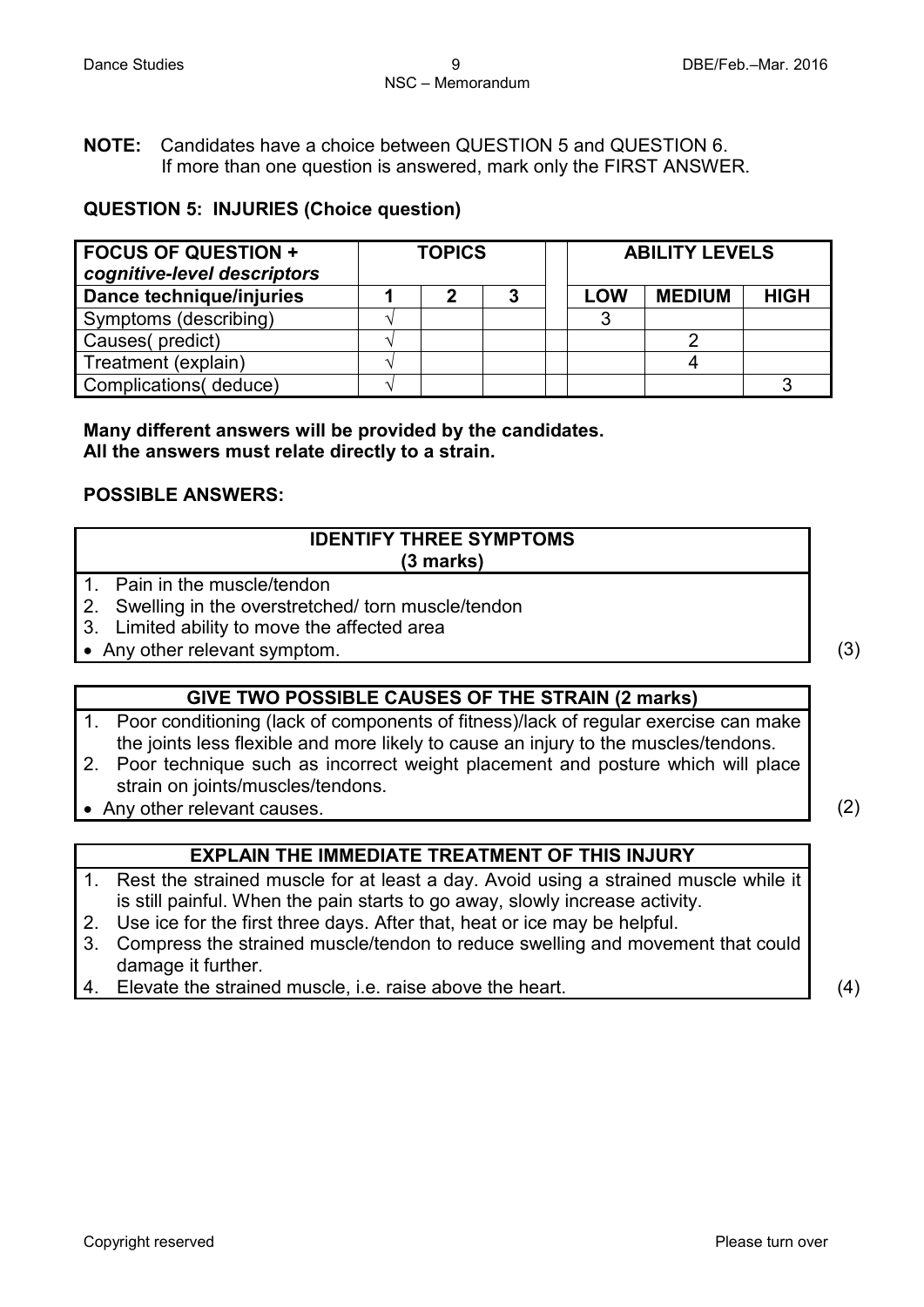#### **DEDUCE THREE MAJOR COMPLICATIONS HE MAY FACE DURING HIS FINAL PRACTICAL DANCE PREPARATIONS**

- 1. *Decreased cardiovascular fitness* The dancer will be unfit and endurance levels will have dropped. This means he will not be able to perform with the energy he requires and he will become fatigued and out of breath easily. His work will not look effortless.
- 2. He will lose *muscle strength* His muscles will not be at optimal strength due to lack of exercise so movements will not be as controlled and held as before the injury. This means the work could lack grace and precision/the dancer may not be able to do the large jumps fully. Balance/Posture/Alignment could also be affected.
- 3. Swelling of the injured ankle may occur once the dancer starts activity again and this will cause constant pain and decreased activity levels. Stiffness in the injured area may prevent a wide range of movement. The length of time preparing in class could be reduced meaning the exam work is not fully polished.
- Any other relevant complications. (3)

**[12]**

#### **OR**

#### **QUESTION 6: MUSCLES AND ACTIONS (Choice question)**

| <b>FOCUS OF QUESTION +</b><br>cognitive-level descriptors | <b>TOPICS</b> |   |   | <b>ABILITY LEVELS</b> |               |             |  |
|-----------------------------------------------------------|---------------|---|---|-----------------------|---------------|-------------|--|
| <b>Muscles and actions</b>                                |               | 2 | 3 | <b>LOW</b>            | <b>MEDIUM</b> | <b>HIGH</b> |  |
| 6.1 Select (recognising)                                  |               |   |   |                       |               |             |  |
| 6.2 Label (remembering)                                   |               |   |   |                       |               |             |  |
| Action (analysing)                                        |               |   |   |                       |               |             |  |
| 6.3 Select (recognising)                                  |               |   |   |                       |               |             |  |
| Action (analysing)                                        |               |   |   |                       |               |             |  |
| 6.4 Actions (analysing)                                   |               |   |   |                       |               |             |  |
| 6.5 Actions (analysing)                                   |               |   |   |                       |               |             |  |
| 6.6 Purpose (analysing)                                   |               |   |   |                       | っ             |             |  |
| 6.7 Posture (evaluating)                                  |               |   |   |                       |               | 3           |  |

| 6.1 | Semimembranosis                                                                  | (1) |
|-----|----------------------------------------------------------------------------------|-----|
| 6.2 | Sternocleidomastoid<br>Any ONE action:<br>Flexion<br>$\bullet$                   | (1) |
|     | Lateral flexion<br>$\bullet$<br>Rotation of the head<br>$\bullet$                | (1) |
| 6.3 | <b>Gluteus Maximus</b><br>Any ONE action:                                        | (1) |
|     | Extension of the hip joint<br>$\bullet$<br><b>External rotation</b><br>$\bullet$ | (1) |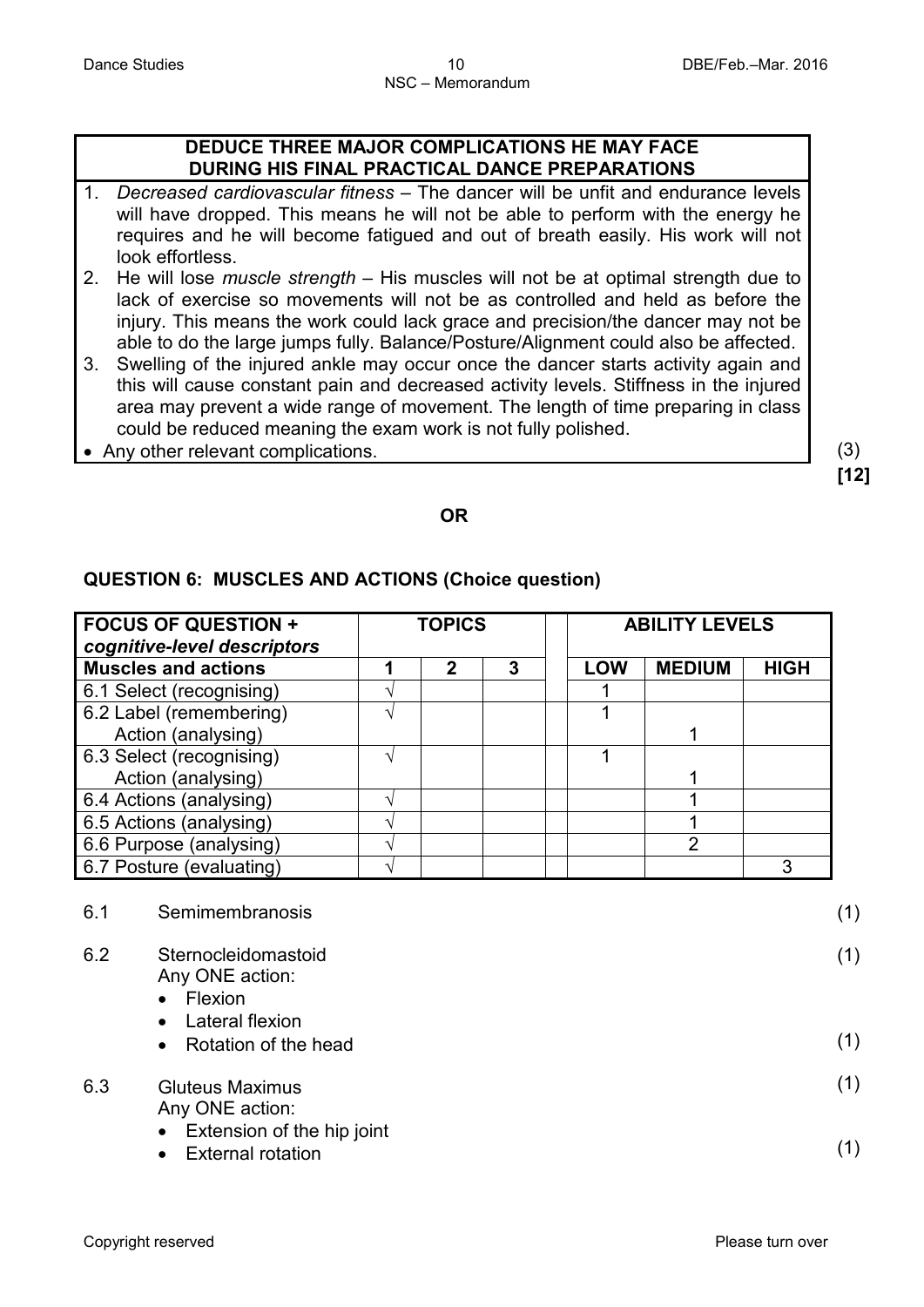| 6.7 | Erector spinae – the trunk is slightly extended<br>Lower erector spinae – stabilises the spine         |     |
|-----|--------------------------------------------------------------------------------------------------------|-----|
|     | Transverse abdominis – drawing the abdomen towards the spine                                           |     |
|     | $\bullet$ Extending the hip                                                                            | (2) |
| 6.6 | • Aid in bending and flexing the knee                                                                  |     |
| 6.5 | Any ONE of the following muscles:<br>Gastrocnemius<br>Soleus<br>$\bullet$<br><b>Tibialis Posterior</b> | (1) |
| 6.4 | Flexion                                                                                                | (1) |
|     |                                                                                                        |     |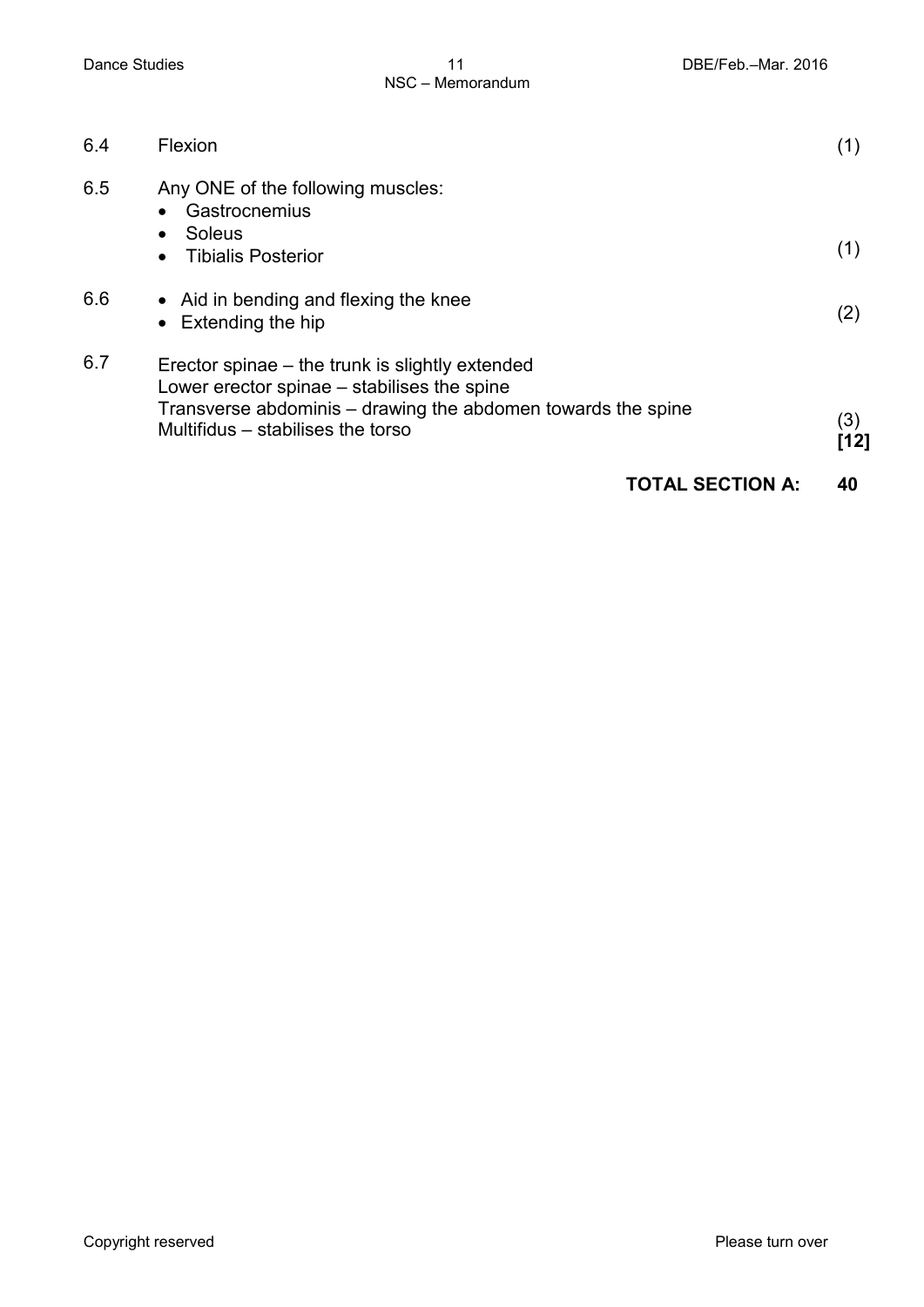#### **SECTION B: DANCE HISTORY AND LITERACY**

#### **QUESTION 7: CHOREOGRAPHY AND PERFORMANCE**

| <b>FOCUS OF QUESTION +</b><br>cognitive-level descriptors | <b>TOPICS</b> |  | <b>ABILITY LEVELS</b> |     |               |             |
|-----------------------------------------------------------|---------------|--|-----------------------|-----|---------------|-------------|
| Choreography and performance                              |               |  | 3                     | LOW | <b>MEDIUM</b> | <b>HIGH</b> |
| 7.1 Music elements (explaining)                           |               |  |                       |     |               |             |
| 7.2 Improvisation/Composition (designing)                 |               |  |                       |     |               |             |

**Many possible answers will be provided by the candidates. Use professional judgement when allocating marks for this question.**

#### **EXAMPLES OF POSSIBLE ANSWERS:**

7.1 **All THREE elements must be included. Award 2 marks for each element explained and how they influence musicality in dance performance. No marks to be awarded for ONE-word answers.**

- 7.1.1 Tempo refers to the speed of the music at which you will dance.
	- Movements can be fast/slow/speeding or slowing down.
	- The speed/tempo of the music affects the energy and mood of the dance. Changing the speed of the music creates interest. (2)
- 7.1.2 Timbre refers to the quality of the sound.
	- The instruments/timbre affect(s) the movement quality.
	- Different instruments have different sounds and this affects the mood of the dance scenes and helps to tell the story. (2)
- 7.1.3 Dynamics refer to how loud or soft, fast or slow music is played.
	- The dynamics within the music affect the dynamics within the dance
	- It influences how a movement is performed (e.g. smooth, sharp, free flow, bound flow, strong, light, sustained and percussive).
	- Dynamics add uniqueness, richness and power to the movements. (2)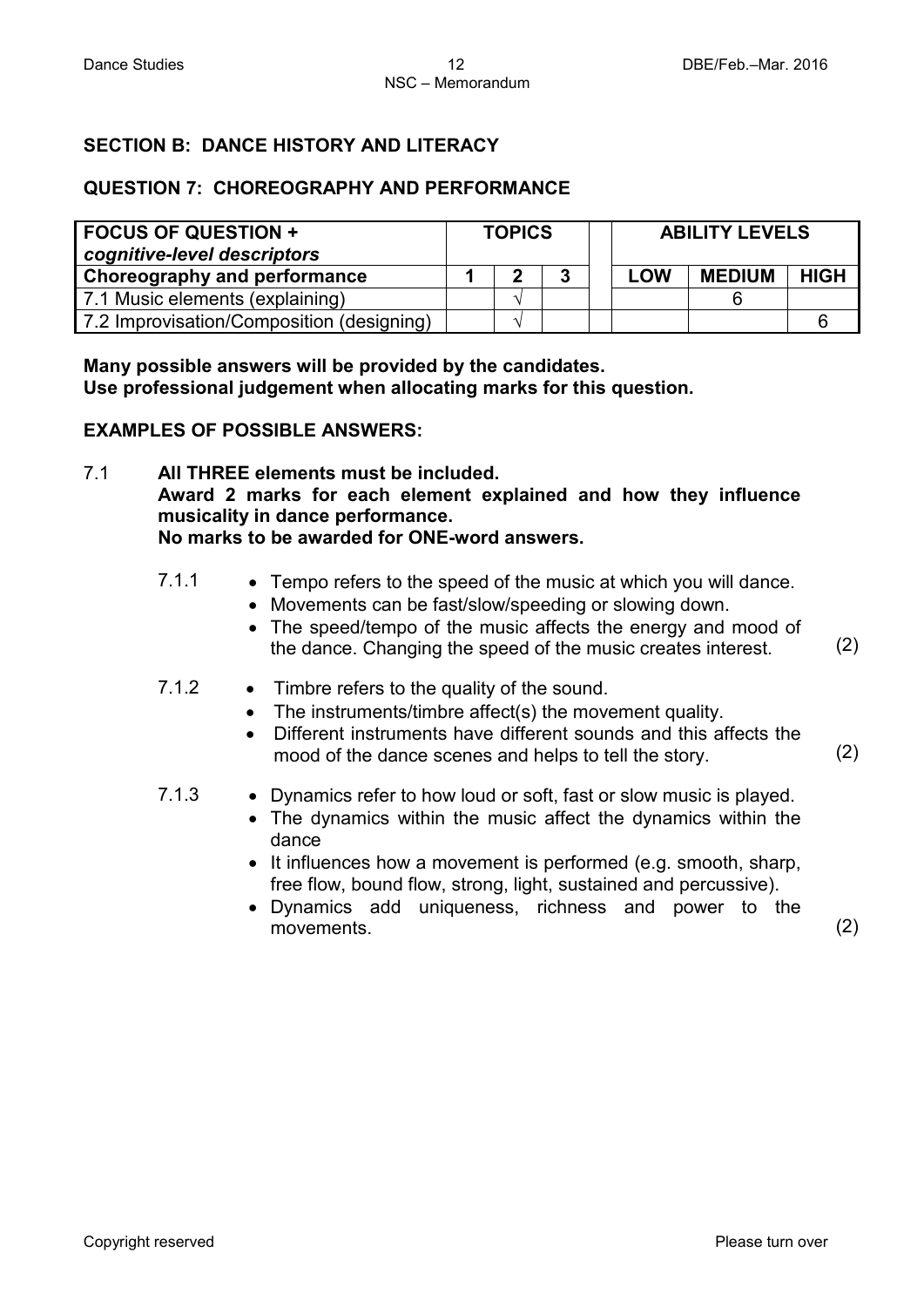7.2 **Candidates must choose ONE of the stimuli. If the candidate answers on more than one stimulus, mark only the FIRST ONE.** 

**An activity must be** *designed* **that clearly shows how creativity could be developed and how he/she could include choreographic elements, motifs/gestures.**

**Many possible activities will be designed. Use professional judgement when allocating marks to this question.** 

#### **Two examples of possible** *designs* **for** *activities***: POETRY STIMULUS:**

- Start with dancers each writing a short limerick/poem or recalling one already learnt.
- Dancers then need to add motifs, gestures and other choreographic elements to express the words in their limerick.
- Dancers then put the limerick movements/gestures into a sequence.
- The sequences could then be combined together with those of other dancers in a range of ways, e.g. solos, duets, etc.
- Choose a piece of music that has an appropriate feel to it to complement the limerick/poem.
- Choreographic elements could then be introduced such as unison, levels and direction.
- The beginning and ending could then be added that add to the intent of the limerick/poem.

#### **PROPS STIMULUS:**

- Start with each dancer using a chair as a prop and deciding what it could be other than a chair (symbolism).
- Dancers improvise movements on the chair using all the levels (high/ medium/low) developing the symbolism.
- Dancers then improvise movements where they move the chair in space developing the symbolism further.
- Dancers join up in pairs and combine the symbolic meaning they have developed through improvisation into short motifs.
- Dancers add three choreographic elements to the motifs, e.g. canon/ patterning/unison.
- Dancers then add a beginning and ending linked to the symbolic meaning of the chairs.
- The sequence is to be formalised into a composition to include transitions between the motifs for presentation.

(6) **[12]**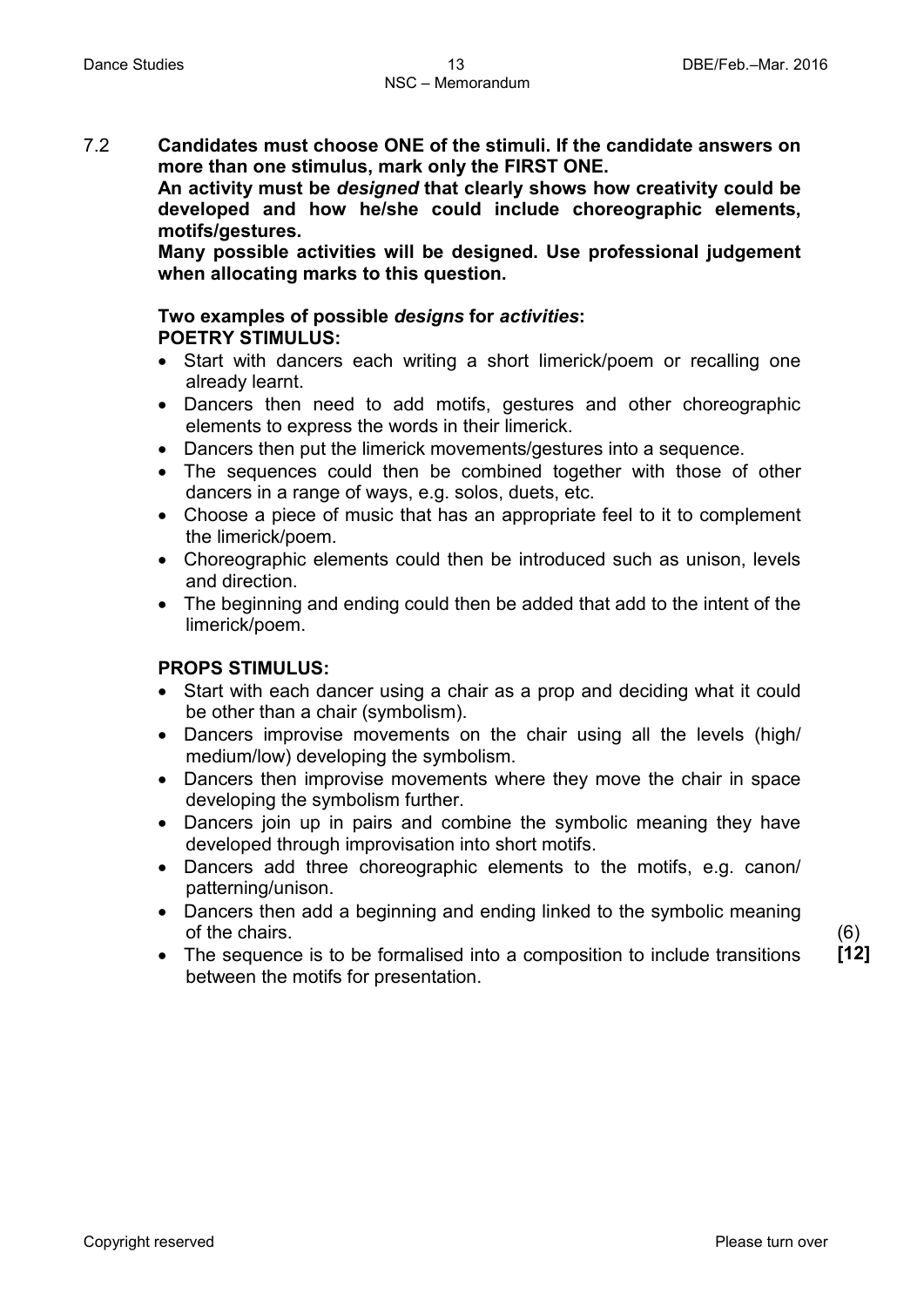|                | <b>RUBRIC FOR QUESTION 7.2</b>                                                         |
|----------------|----------------------------------------------------------------------------------------|
| 6              | Candidate can design an inventive improvisation activity that shows a developed        |
|                | understanding of how to use a stimulus to develop creativity.                          |
|                | The activity shows structure and includes the use of motifs or gestures and            |
|                | choreographic elements and could develop into a creative composition.                  |
| 5              | Candidate can design an improvisation activity that shows an understanding of how to   |
|                | use a stimulus to develop creativity.                                                  |
|                | The activity shows structure and includes the use of motifs or gestures and            |
|                | choreographic elements and could develop into a creative composition.                  |
| 4              | Candidate can design an improvisation activity that shows some understanding of how to |
|                | use a stimulus to develop creativity.                                                  |
|                | The activity shows some structure and some understanding of how to include motifs or   |
|                | gestures and choreographic elements and could lead to a composition.                   |
| $\mathbf{3}$   | Candidate cannot design an activity, but can provide examples of how to use the        |
|                | stimulus. There is no clear structure on how to develop a composition.                 |
|                | Limited understanding of motifs, gestures and choreographical elements in the answer.  |
| $\overline{2}$ | Candidate can provide some examples of how to use a stimulus.                          |
|                | Candidate has a vague understanding of improvisation or choreography.                  |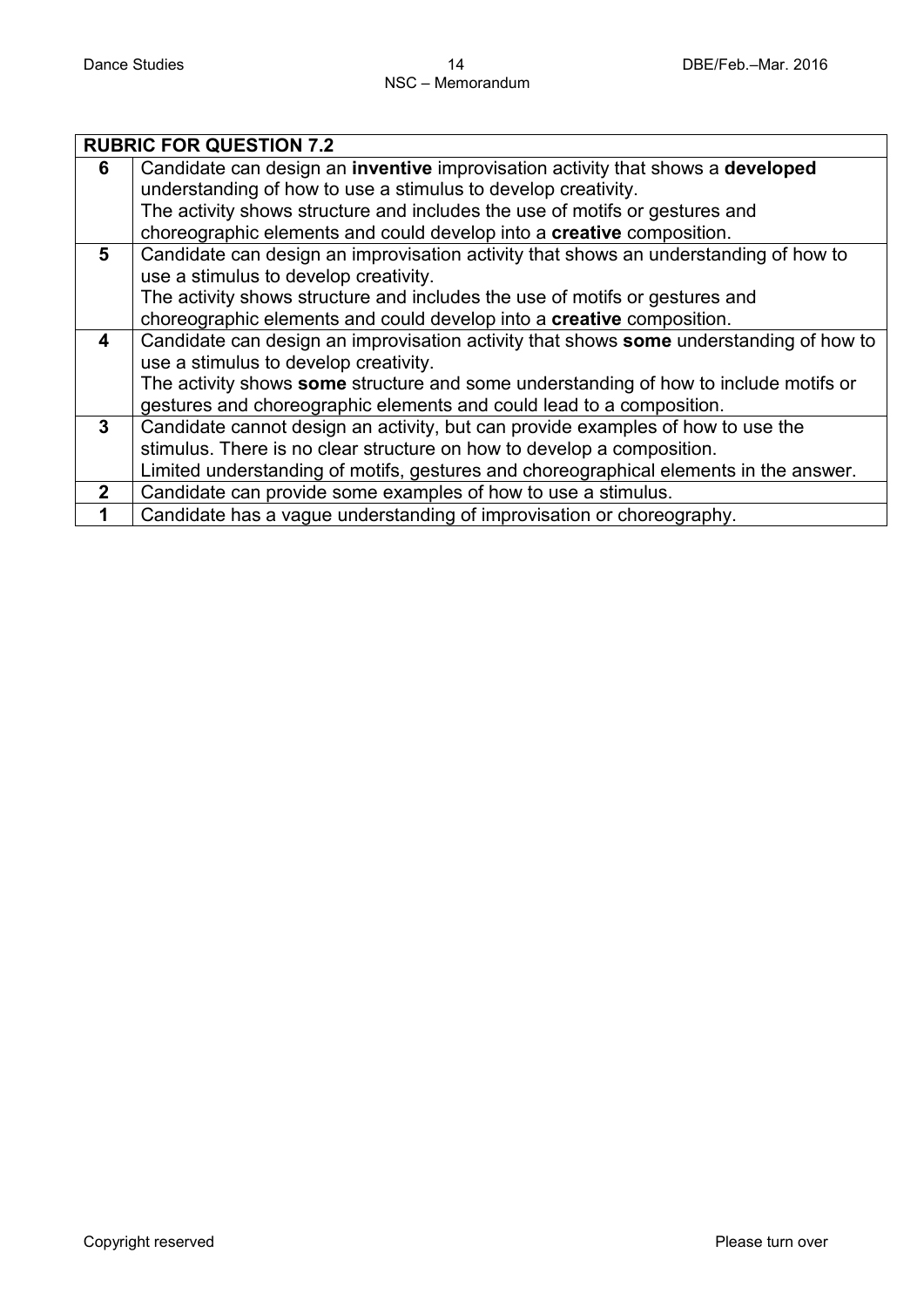#### **QUESTION 8: SOUTH AFRICAN CHOREOGRAPHERS**

| PRESCRIBED SOUTH AFRICAN CHOREOGRAPHERS |                     |  |  |  |  |
|-----------------------------------------|---------------------|--|--|--|--|
| Veronica Paeper                         | <b>Mavis Becker</b> |  |  |  |  |
| <b>Vincent Mantsoe</b>                  | Hazel Acosta        |  |  |  |  |
| <b>Alfred Hinkel</b>                    | Carolyn Holden      |  |  |  |  |
| <b>Sylvia Glasser</b>                   | Dada Masilo         |  |  |  |  |
| <b>Gary Gordon</b>                      | Gregory Maqoma      |  |  |  |  |

| <b>FOCUS OF QUESTION +</b><br>cognitive-level descriptors | <b>TOPICS</b> |   |   | <b>ABILITY LEVELS</b> |               |             |  |
|-----------------------------------------------------------|---------------|---|---|-----------------------|---------------|-------------|--|
| Choreographers                                            |               | 2 | 3 | <b>LOW</b>            | <b>MEDIUM</b> | <b>HIGH</b> |  |
| Career/influences (remembering)                           |               |   |   |                       |               |             |  |
| Choreographic approach/style/                             |               |   |   |                       |               |             |  |
| significant achievements/contributions to                 |               |   |   |                       |               |             |  |
| dance (analysing)                                         |               |   |   |                       |               |             |  |
| Writing in the correct format (application)               |               |   |   |                       |               |             |  |

**Candidates will provide a wide range of information depending on their sources of information/text books.** 

**Use professional judgment when assessing the quality of the candidate's answer.** 

*Evaluate the whole answer* **in context to determine what the candidate knows and award marks accordingly:**

#### *LOW-LEVEL MARKS FOR:*

- Recall the choreographer's professional career as a dancer/choreographer.
- People/Socio-political context that influenced his/her work or that he/she collaborated with.

#### *MEDIUM-LEVEL MARKS FOR:*

- The choreographic approach to his/her dance works and/or his/her own unique dance style/examples from a work they have seen.
- The choreographer's significant achievements and contributions to the art of dance in South Africa.
- Answer written as an article.

(7)

(7)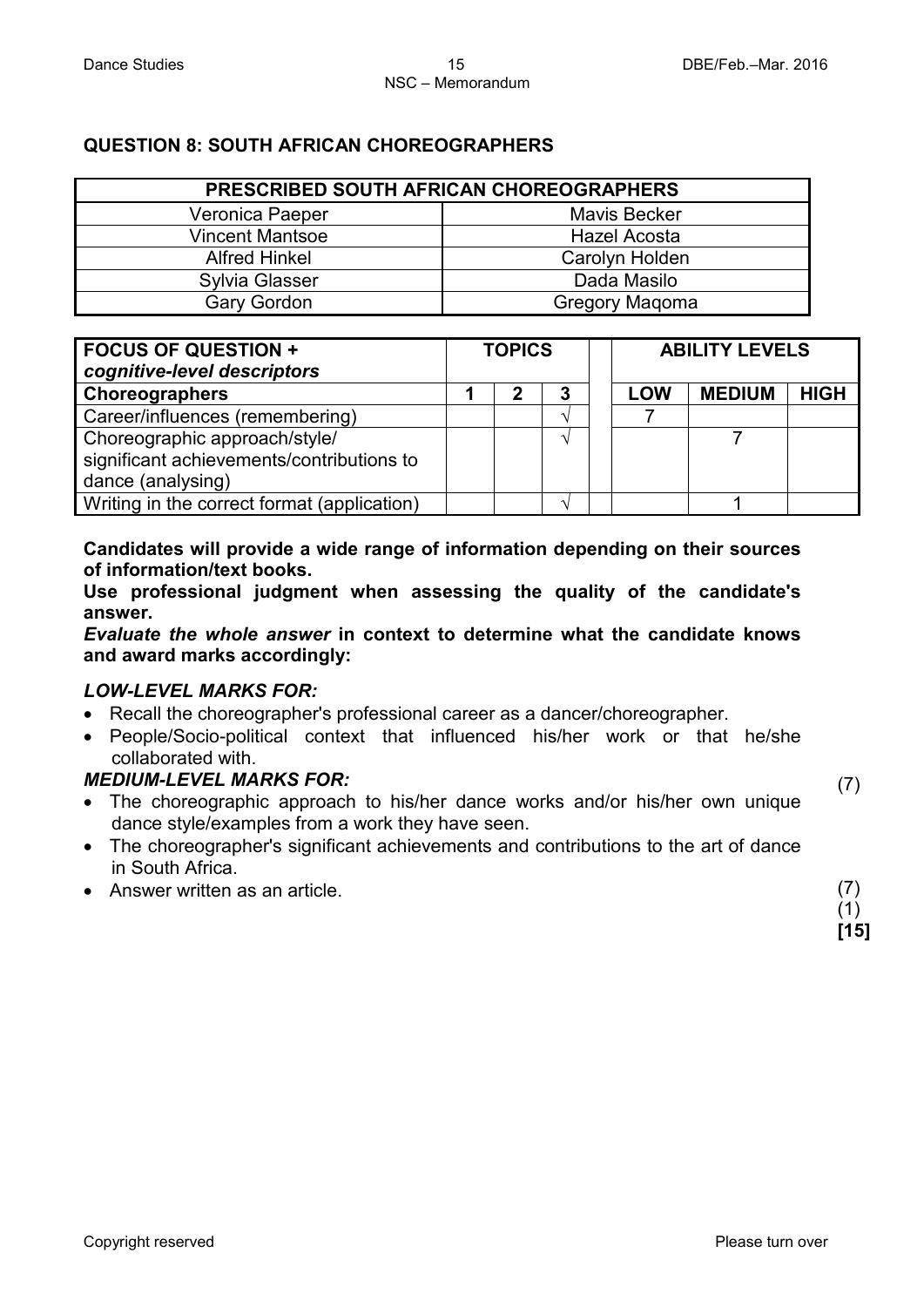#### NSC – Memorandum

#### **ASPECTS THAT COULD BE INCLUDED IN THE ARTICLE:**

• The name of choreographer must appear somewhere. No marks awarded.

#### • **Application of the** *correct format* **for an article to include:**

- $\circ$  Appropriate title
- o Introduction
- o Conclusion

#### *MAXIMUM LOW-LEVEL MARKS = 7*

- **Known** *facts* **about the choreographer's career as a dancer and as a choreographer may include:**
	- o Early training/lack of training
	- o Dance styles learnt
	- o Companies he/she performed/associated with/founded
	- o Role in the company, e.g. dancer/director/choreographer, etc.
	- o Dance works they performed in
- **People/Socio-political context that influenced his/her work or that he/she collaborated with should be applied to a work the candidates have seen. This could include:**
	- o People/Teachers/Choreographers/Directors, etc.
	- o Places where they grew up/danced
	- o Political environment
	- o Social environment
	- o Collaborations with companies/teachers/directors/dancers/students and any other relevant information that influenced the choreographer's development
	- o Any other relevant information

#### *MAXIMUM MEDIUM-LEVEL MARKS = 7*

- **The** *choreographic approach* **to his/her dance works and/or his/her** *own unique dance style* **may include:**
	- o Use of improvisation, or not
	- o Use of dancers
	- o Use of production elements
	- o Use of music/accompaniment
	- $\circ$  The themes/intent, etc. that feature largely in the dance works
	- $\circ$  Choreographic structures such as chance/non-conventional dance spaces, etc.
	- o Uses/Does not use programme notes audience experience
	- o People/Teachers/Choreographers/Directors, etc. and how they influenced the choreographer's unique style
	- $\circ$  Places where they grew up/danced and the effects on the choreographer's style
	- $\circ$  Political environment and the effects on the choreographer's style
	- o Social environment and the effects on the choreographer's style
- **The choreographer's** *significant achievements and contributions* **to the art of dance in South Africa may include:**
	- o Awards received
	- o Companies founded
	- o Job creation
	- o Political/Social statements
	- o Education of dance learners/student dancers
	- o Creating new generations of choreographers
	- o South African dance is recognised internationally
	- o Developing new and unique South African dance styles

(7)

(1)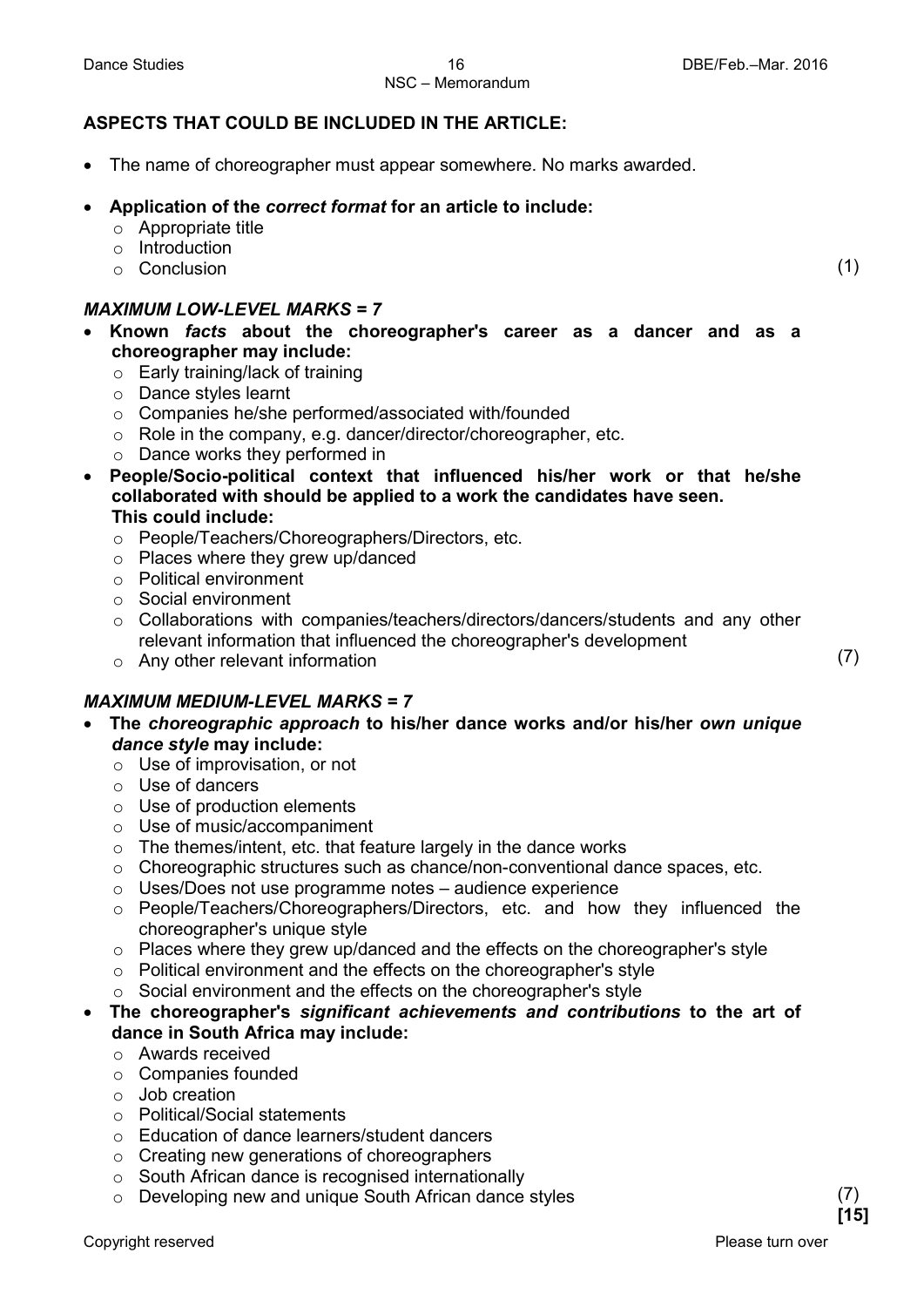#### **QUESTION 9: HISTORY OF DANCE MAJOR AND INDIGENOUS DANCE**

| <b>FOCUS OF QUESTION +</b><br>cognitive-level descriptors               | <b>TOPICS</b> |             |   | <b>ABILITY LEVELS</b> |               |             |  |
|-------------------------------------------------------------------------|---------------|-------------|---|-----------------------|---------------|-------------|--|
| History of dance major and<br>indigenous dance                          |               | $\mathbf 2$ | 3 | <b>LOW</b>            | <b>MEDIUM</b> | <b>HIGH</b> |  |
| 9.1.1 No mark for naming                                                |               |             |   |                       |               |             |  |
| 9.1.2 Characteristics and<br>principles of dance<br>major (recognising) |               |             |   |                       | 6             |             |  |
| 9.1.3 Origin and history<br>(recall)                                    |               |             |   | 5                     |               |             |  |
| Indigenous dance<br>9.2<br>(substantiating)                             |               |             |   |                       |               | 4           |  |

#### **EXAMPLE OF ONE POSSIBLE ANSWER:**

- 9.1 9.1.1 Ballet as a dance major (no mark)
	- 9.1.2 **Allocate 6 marks if the candidate can describe SIX characteristics and/or principles of his/her dance major. ONE-word answers will NOT be accepted.**

#### **Characteristics:**

This refers to a typical quality that is usually present in a dance form, e.g.

- Costumes/Dress/Adornments
- Use of stage/settings
- Use of music/accompaniment
- Intent reason/story/meaning

#### **EXAMPLE: Characteristics of classical ballet**

- Classical ballet is based on classicism in the art of painting and sculpture showing an ideal body.
- It has a strict sense of balance and formal design.
- Ballet involves detail and precision of movement and gestures, steps and poses which relate to each other and to the central line of balance to display perfect harmony, grace and a balanced pose.
- Classical ballet originally used classical music scores only, but today a variety of music is used.
- This dance form is recognised by the outward rotation of the legs from the hip joints, stretched feet as well as the five positions of the feet, rounded arm lines and set positions of the arms.
- Female dancers do pointe work blocked toe shoes are worn and dancers perform on the tips of their toes.
- The dancers usually wear elaborate costumes.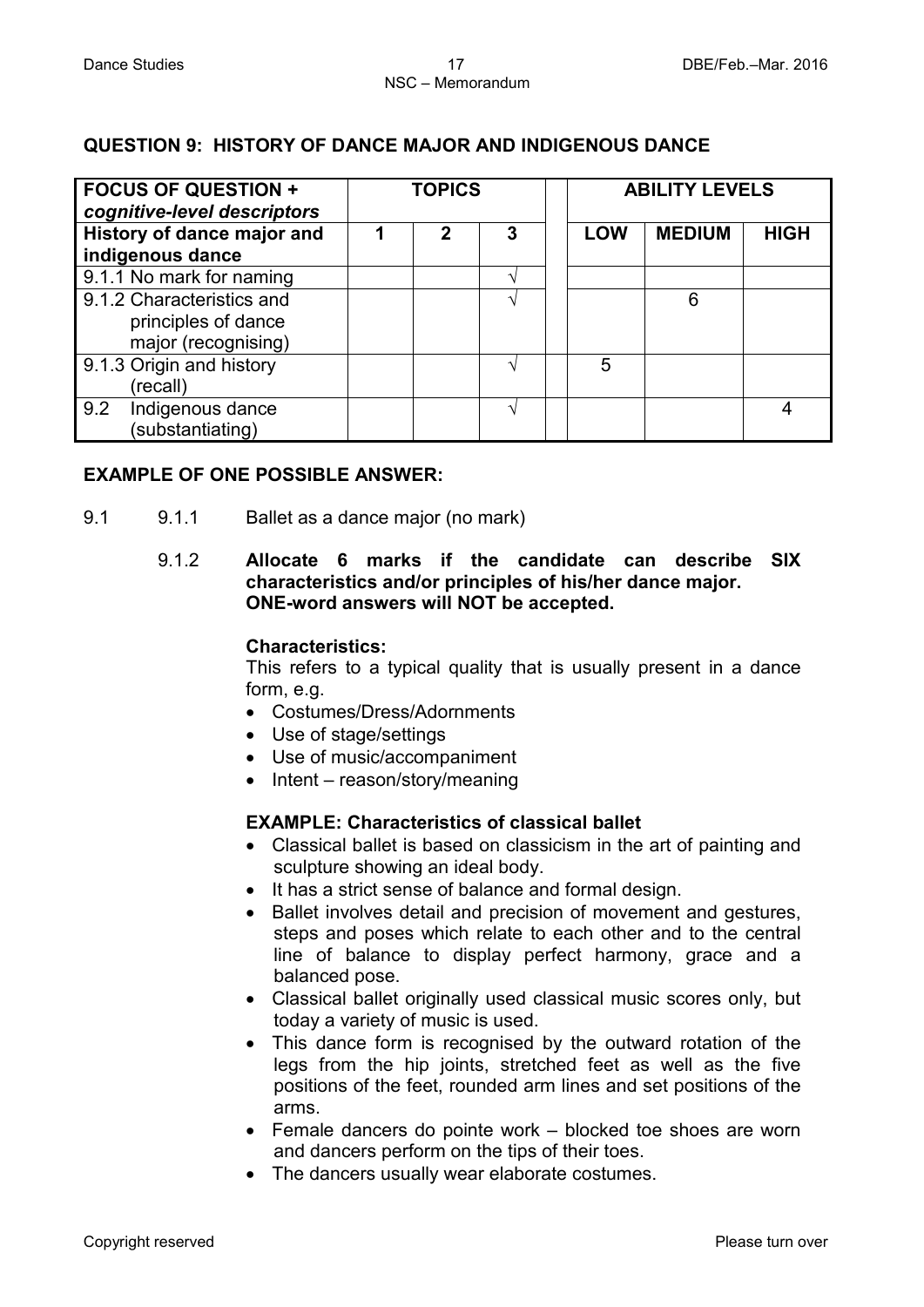#### **Principles:**

These are the general laws or theories that underpin the movement vocabulary (ways of moving) of the dance form.

#### **EXAMPLE: Principles of classical ballet**

- Stance: The torso must be well held and supported with the main movement occurring in the arms and legs.
- Turn-out: Outward rotation of the legs in the hips, essential for classical ballet technique.
- Placing: Arranging of the head, spine and limbs in alignment with each other to achieve an ordered, balanced form.
- Laws of balance: A counterpoise of limbs in order to maintain equilibrium (equal weight around a central point).
- Basic rules of the head, legs, arms and body the specific ways in which they are used in relation to each other.
- Gravity: Ballet defies gravity.

#### 9.1.3 **Allocate 5 marks if the candidate can identify FIVE significant facts about the background of his/her dance major. More information than is expected from the candidates has been included to guide markers.**

#### **Origin:**

• Catherine de Medici of Italy brought the court ballets, as they were called, to the French court when she married Henry, the Duke of Orleans, son of the French king, in 1533.

#### **History:**

- In 1661 King Louis XIV (the Sun King) founded the Royal Academy of Dance in Paris to establish standards for the perfection of the art of dance.
- Teachers of dance and professional dancers were trained and the steps and movements of the court and character dances were codified.
- During the course of the  $18<sup>th</sup>$  century (1700–1800) ballet moved from the courts into the theatres. In the first part of the century ballets centred on mythological themes and characters; in the second part ballets focused on more human themes and characters, using both dancing and pantomime to tell the various stories.
- By the  $19<sup>th</sup>$  century (1800–1900) ballet had become an established theatrical form that had spread across Europe.
- The Romantic Era, with its urge toward things imaginative and supernatural, saw female dancers rise onto the tips of their toes, a convention that is retained by female ballet dancers to this day.

(6)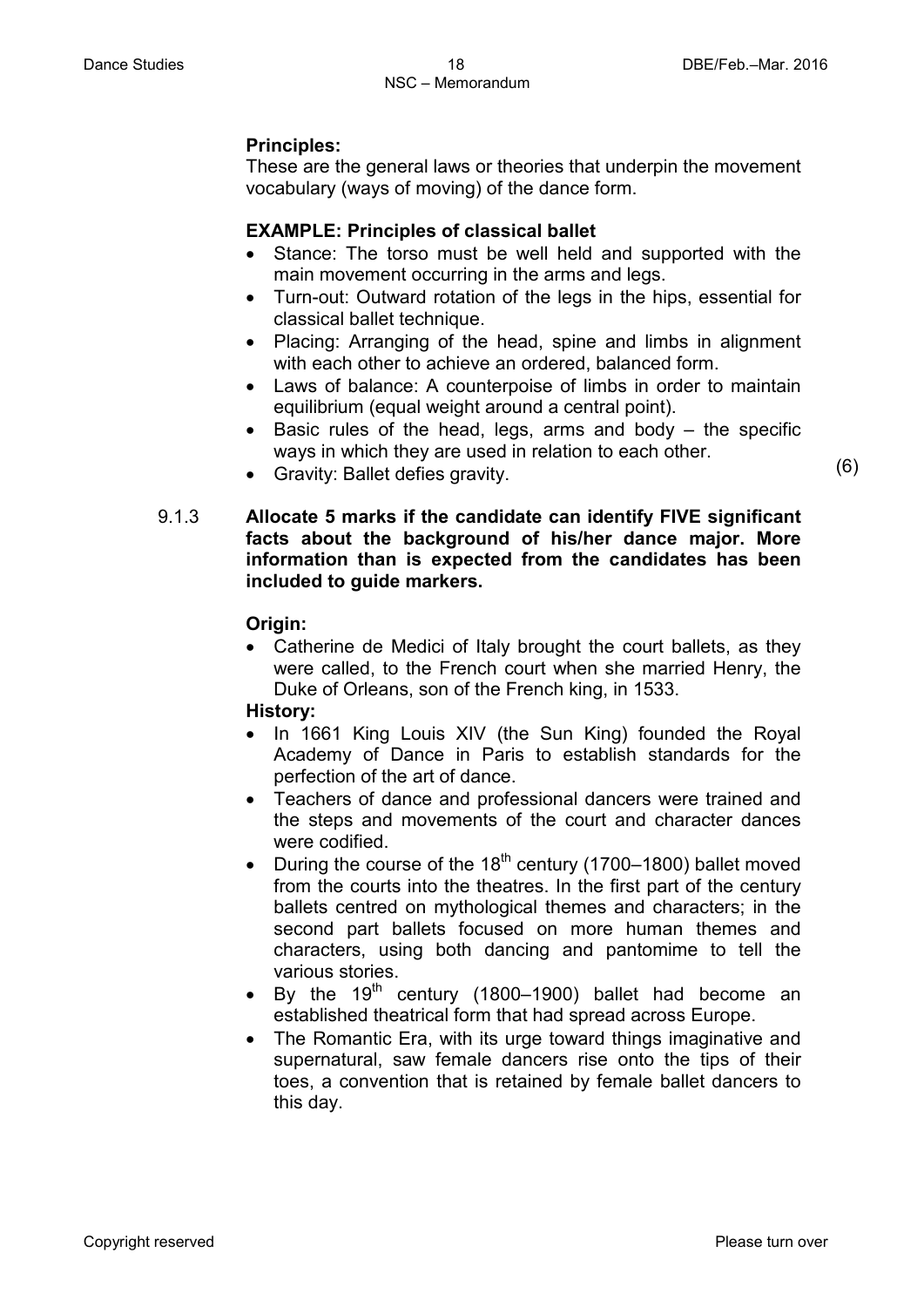- In the second half of the century ballet's popularity had declined in Europe but had forged ahead in Tsarist Russia, where, by the end of the century, full-length story ballets in the Tsarist classical style were being produced.
- Shortly thereafter the Diaghilev Ballets Russes (Russian ballet) was born. It was this group that transformed ballet into a vital modern art that utilised the work of the leading composers, designers and visual artists of the time.
- The Ballets Russes was instrumental in the development of classical ballet as the global dance form we know today. The influence of the Ballets Russes on the British dance scene was echoed in the countries of the British Commonwealth, amongst which, of course, was South Africa.
- The Ballets Russes gave us the one-act ballet, the abstract ballet, the psychological ballet and ballets on contemporary themes.
- Since then we have vastly extended the limits of balletic technique and style, pushing the body ever further, extending its lines, magnifying its defiance of gravity with breath-taking jumps and turns in the air and highlighting the apparent effortlessness of balletic movement that so disguises the supreme control necessary to achieve it. (5)
- 9.2 **Allocate 4 marks if the candidate can discuss in paragraph format what in the 21st century has had an influence on indigenous dance (with regard to participants and communities) and how it is used, perceived and valued in today's society.**

#### **POSSIBLE ANSWERS BY CANDIDATES:**

- Indigenous dance is influenced by other dance genres and in turn it influences other dance genres.
- In South Africa indigenous dance is often fused with modern and contemporary dance and called fusion dance or Afro-fusion.
- With the breakdown of tribal communities and different life styles, many indigenous dances are being lost and devalued.
- Indigenous dance is no longer only passed down from generation to generation, but is being taught in schools.
- Indigenous dance is performed at political rallies to reinforce the power and strength of political parties.
- Indigenous dance is used in musicals and is performed on stage.
- Technology has made indigenous dance more accessible globally through the use of You Tube, DVDs, cellphones, etc.
- Candidates may discuss many other influences and examples. (4)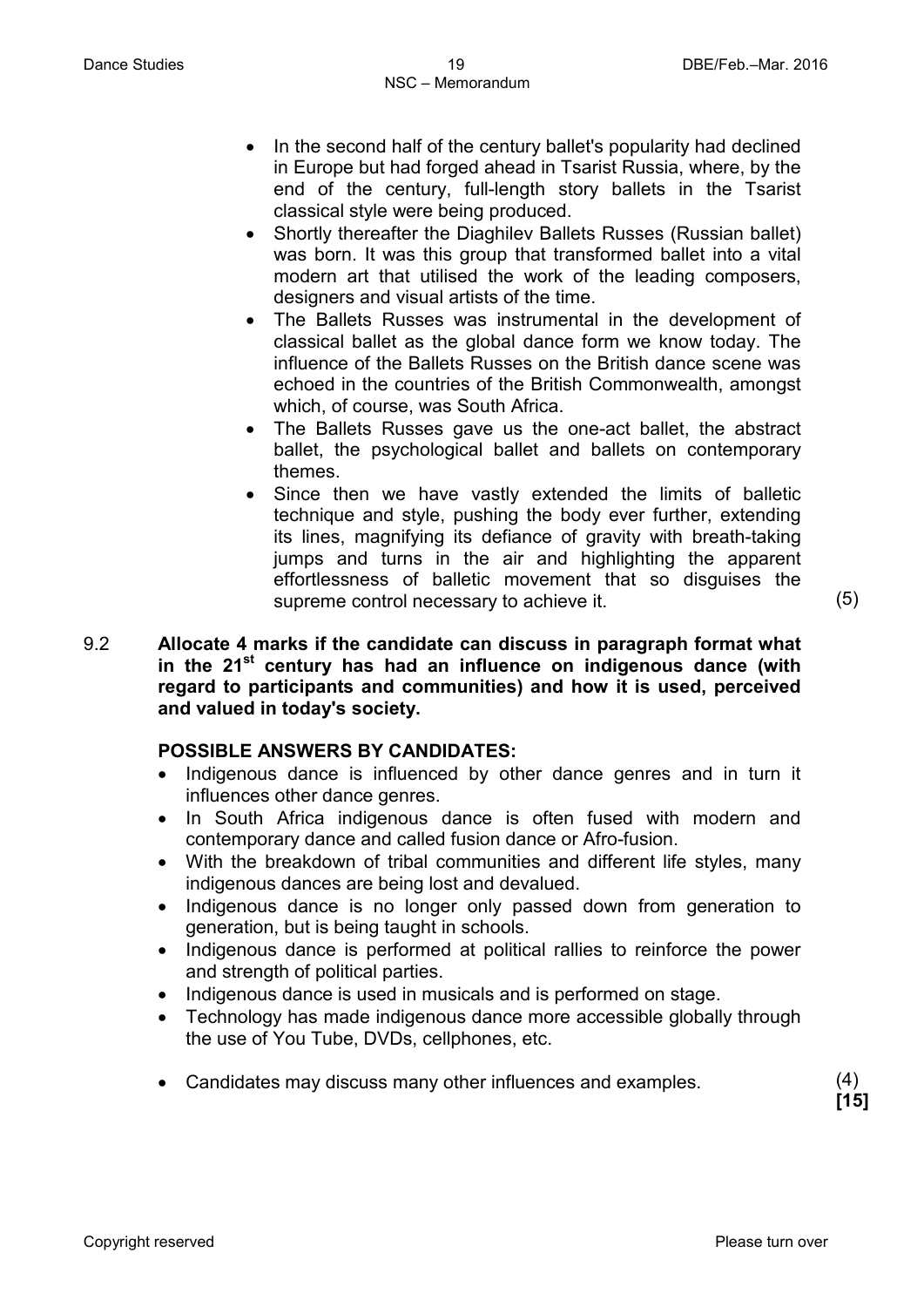**NOTE:** Candidates have a choice between QUESTION 10 and QUESTION 11. If more than one question is answered, mark only the FIRST ANSWER.

#### **QUESTION 10: INTERNATIONAL DANCE WORK –** *GHOST DANCES* **(Choice question)**

| <b>FOCUS OF QUESTION +</b><br>cognitive-level descriptors | <b>TOPICS</b> |    |  |            | <b>ABILITY LEVELS</b> |             |  |  |
|-----------------------------------------------------------|---------------|----|--|------------|-----------------------|-------------|--|--|
| <b>Ghost Dances</b>                                       |               | כי |  | <b>LOW</b> | <b>MEDIUM</b>         | <b>HIGH</b> |  |  |
| Synopsis (explaining)                                     |               |    |  | 8          |                       |             |  |  |
| Production elements (describing)                          |               |    |  |            |                       |             |  |  |
| Movement vocabulary (discussing)                          |               |    |  |            | 8                     |             |  |  |
| Symbolism used (analysing)                                |               |    |  |            |                       |             |  |  |
| Overall performance (evaluating)                          |               |    |  |            |                       |             |  |  |

**Candidates will provide a wide range of information depending on their sources of information/textbooks/viewing of DVD materials.** 

**Use professional judgment when assessing the quality of the candidate's answer.** 

**The candidate's answer must relate to how Bruce portrays the message of this dance work in the statement.**

*Evaluate the whole answer* **in context to determine what the candidate knows and award marks accordingly:**

#### **POSSIBLE ASPECTS THAT COULD BE INCLUDED IN THE ESSAY:**

#### **Christopher Bruce reflects on social and political views in this dance work. He portrays his message through the people in this story.**

#### *MAXIMUM LOW-LEVEL MARKS = 8*

#### **Explaining the synopsis/intent which may include:**

- *Ghost Dances* was based on the innocent citizens of South America caught up in the political issues of Pinochet's regime.
- From the time of the Spanish conquest many people were tortured and killed for being too outspoken.
- Some of Inti-Illimani's music in *Ghost Dances* features musician Victor Jara, whose story, told by his widow Joan Jara, inspired Christopher Bruce to choreograph *Ghost Dances.* Jara was tortured and killed because of his outspoken views against the government.
- Through this dance Bruce has captured the continuous devastation of the political oppression of that time, how they lived and their courage in the face of hardship.
- Bruce drew his theme from the annual 'Day of the Dead' festival. Many old religions use this simple and naive image of skeletons as symbols or figures of their beliefs. People celebrate their past loved ones by painting their faces to represent a skeletal image.
- Diablada/Bolivian masks represent the devil in religious ceremonies. These masks capture the underworld figures and are used in different dances, for different cultures, in different ways.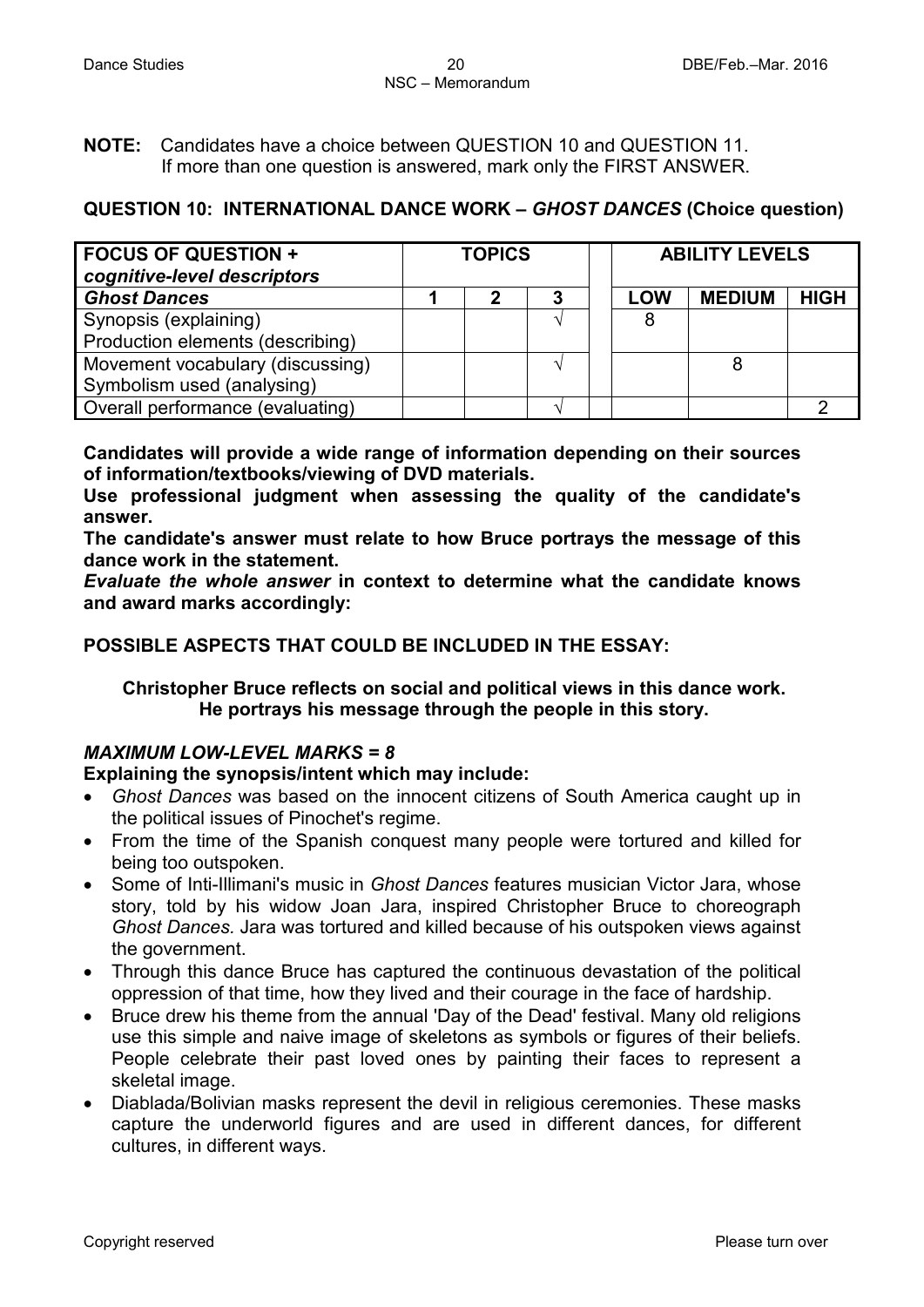#### **Describing the production elements – sets and costumes which may include: Costumes:**

#### **The Dead:**

- The Dead wear everyday clothing representing ordinary people caught up in war. This shows that the message is universal.
- The clothes are tattered and torn showing the brutality of the regime.
- The clothes show the different social status/backgrounds of the people as well as ages – symbolising that everyone was affected by this war.
- Any other relevant answers.

#### **The Ghosts:**

- The Ghosts represent the evil regime/war occurring in Chile. However, this is a dance work that has a universal message. Anyone can relate to it.
- The costumes for these ghostly figures develop the mood and create a daunting atmosphere.
- The skull-like masks cover the full face, hiding the person underneath completely; the dark, hollow eye sockets create the look of emptiness inside them.
- Not knowing the identity of who is behind these devil-like masks creates an uneasy feeling as you look at their evil grins.
- Any other relevant answers.

#### **The set:**

- The set is a backdrop of a rocky Andean location suggesting the mouth of a cave. This represents the 'waiting area' for the Dead where they tell their stories before being brutally killed.
- The setting (Andean mountains) is also representative of South America which was the original inspiration for this work.
- The rock-like structures are used by the Ghosts to crouch and laze upon adding to their animal-like presence, highlighting the indifference they show to the plight of the Dead.
- Any other relevant answers.

### *MAXIMUM MEDIUM-LEVEL MARKS = 8*

#### **Discussing the movement vocabulary which could include:**

- The Ghosts use very athletic movements as well as the floor creating a feeling of very primitive/animalistic beings which produces a terrifying picture and makes you feel anxious/waiting for something bad to occur (war/death).
- The Ghosts use a lot of gestures which are also threatening, such as the blank stare they give to both the audience and to the side of the stage, as if waiting for their next victims.
- The Ghosts seem to be constantly on guard as if waiting for their prey victims of war.
- The use of canon and unison in the trios of the Ghosts creates the feeling of a pack – no individuality, whereas the Dead work in various groups and combinations with a much wider movement vocabulary, showing their individuality and own personal story.
- Strong motifs are used in this work the wide plié in second with outreaching arms as if asking for help. The power fist used by the Dead showing defiance against the situation they find themselves in.
- The use of folk dance creates the feeling of the South American people and their joy for life – resilience to rise up in the face of adversity.
- Any other relevant answers.

(8)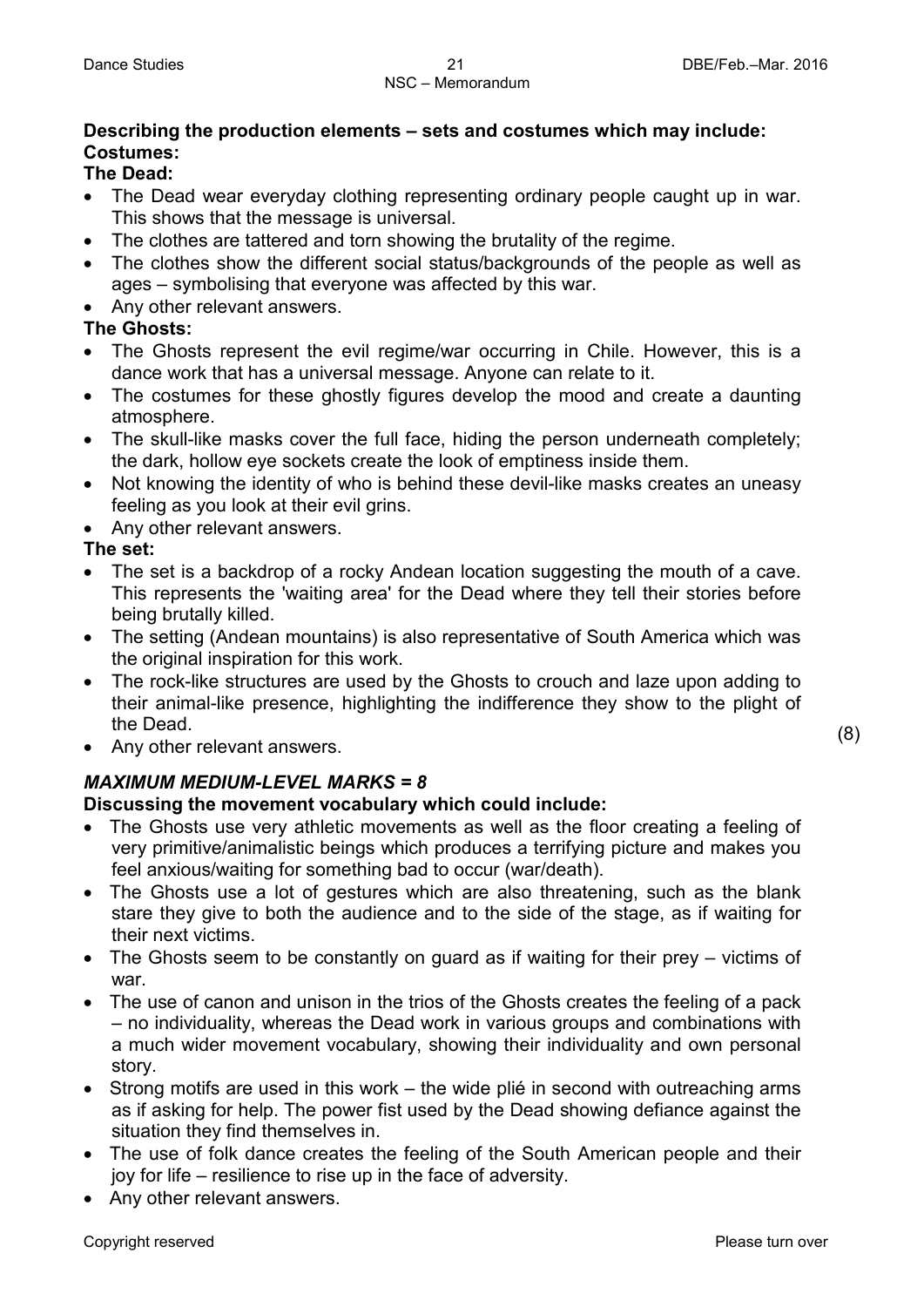#### **Analysing the symbolism used which could include:**

- The distinctive, rhythmic movements performed to haunting South American folk music symbolise the innocent people of South America down the ages.
- The ghostly figures symbolise the Spanish Pinochet regime.
- The Dead symbolise innocent people caught up in war and how their lives are brutally interrupted.
- The dripping sound effects used create a feeling of dread which could symbolise life passing/blood dripping, etc.
- Many of the movements have strong symbolic imagery the three girls lifted in death by the three Ghosts could be the three crosses indicated in the Bible.
- The colours of the costumes could be symbolic, e.g. the red dress symbolising love/ death/anger. The white dress symbolising purity/innocence.
- Any other relevant answers.

(8)

#### *MAXIMUM HIGH-LEVEL MARKS = 2* **Evaluating the impact of the overall performance and how the message was conveyed:**

• Candidates will provide their own evaluation of the work. They must be able to justify their comments with facts from the work.

(2) **[18]**

#### **OR**

#### **QUESTION 11: INTERNATIONAL DANCE WORK (Choice question)**

| <b>INTERNATIONAL CHOREOGRAPHERS</b> | <b>DANCE WORKS</b>                  |
|-------------------------------------|-------------------------------------|
| George Balanchine                   | Apollo or Jewels (Emeralds, Rubies, |
|                                     | Diamonds)                           |
| <b>Alvin Ailey</b>                  | <b>Revelations</b>                  |
| Martha Graham                       | Lamentation or Errand into the Maze |
| <b>Mathew Bourne</b>                | Swan Lake or Cinderella             |
| Pina Bausch                         | The Rite of Spring                  |
| <b>William Forsythe</b>             | In the Middle, Somewhat Elevated    |
| Jiri Kylian                         | Wings of Wax                        |
| Mats Ek                             | Giselle of Swan Lake or Carmen      |
| Rudi van Dantzig                    | <b>Four Last Songs</b>              |

| <b>FOCUS OF QUESTION +</b><br>cognitive-level descriptors | <b>TOPICS</b> |  |   | <b>ABILITY LEVELS</b> |               |             |  |
|-----------------------------------------------------------|---------------|--|---|-----------------------|---------------|-------------|--|
| <b>International dance work</b>                           |               |  | 3 | <b>LOW</b>            | <b>MEDIUM</b> | <b>HIGH</b> |  |
| Synopsis (explaining)                                     |               |  |   | 8                     |               |             |  |
| Production elements (describing)                          |               |  |   |                       |               |             |  |
| Movement vocabulary (discussing)                          |               |  |   |                       |               |             |  |
| Symbolism used (analysing)                                |               |  |   |                       |               |             |  |
| Innovative aspects (justifying)                           |               |  |   |                       |               |             |  |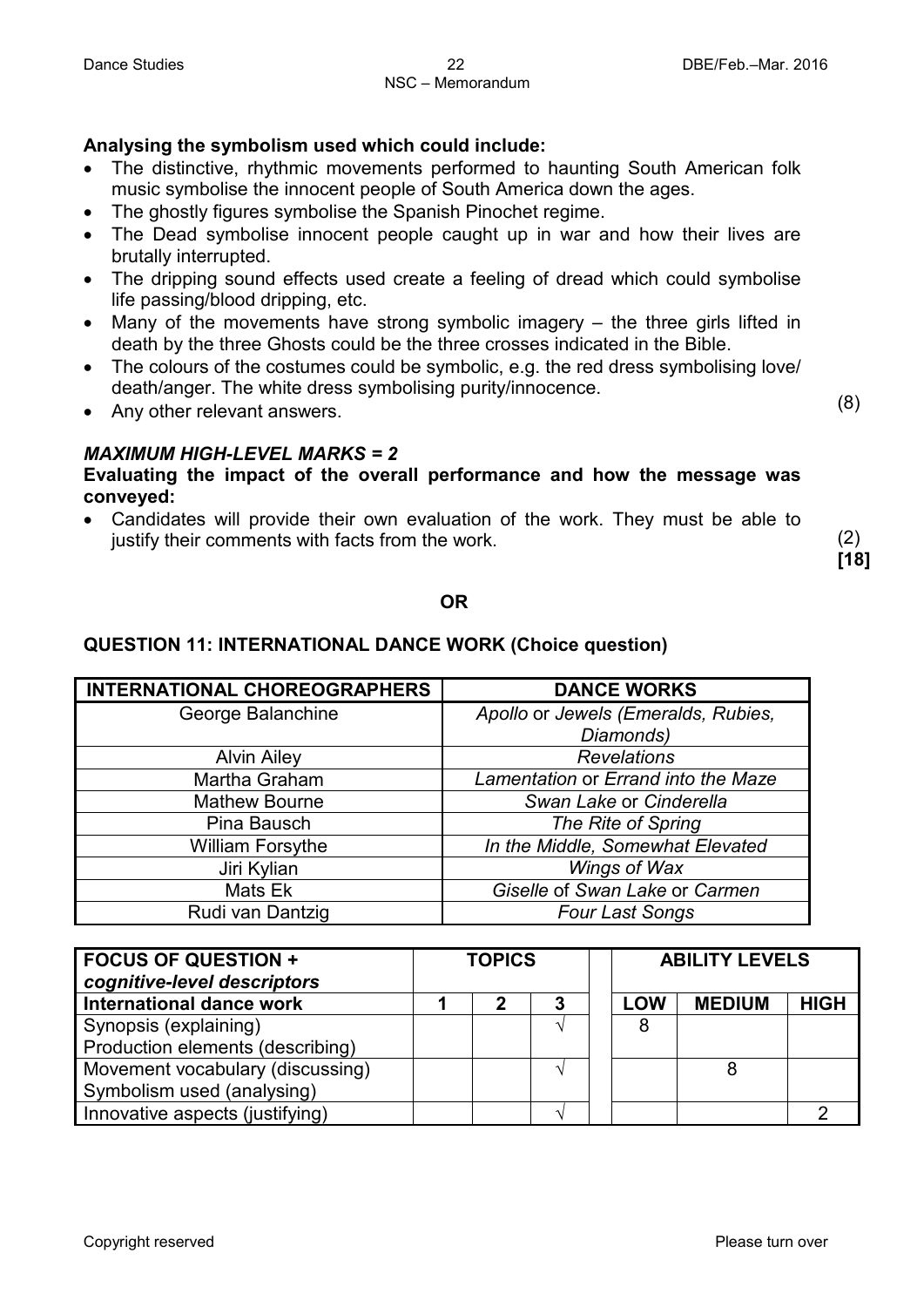**Candidates will provide a wide range of information depending on their sources of information/ text books/ viewing of DVD materials.** 

**Use professional judgment when assessing the quality of the candidate's answer.** 

*Evaluate the whole answer* **in context to determine what the candidate knows and award marks accordingly.**

#### **ASPECTS THAT COULD BE INCLUDED IN THE ESSAY:**

• The name of choreographer and dance work. No marks awarded.

#### *MAXIMUM LOW-LEVEL MARKS = 8*

- **Explaining the synopsis/intent which may include:**
	- o Sections
	- o Narrative/Abstract
	- o Reason for creating the work
	- o Any other relevant answers
- **Describing the production elements which may include:**
	- o Costumes/Make-up:
		- **Colours**
		- **Styles**
		- Effects
	- o Sets/Props:
		- Imagery
		- **Design**
		- **Position**
		- Use
	- o Staging:<br>■ Type
		- Type of stage
		- Size of stage
		- **How it was used**
	- o Lights:
		- **Colours**
		- Effects
		- Positions
	- o Music/Accompaniment:<br>■ Genre/Style
		- Genre/Style
		- **Instrumentation/Songs/Words**
		- **Music elements**
		- **Deality**
		- Effects
	- o Any other relevant information (8)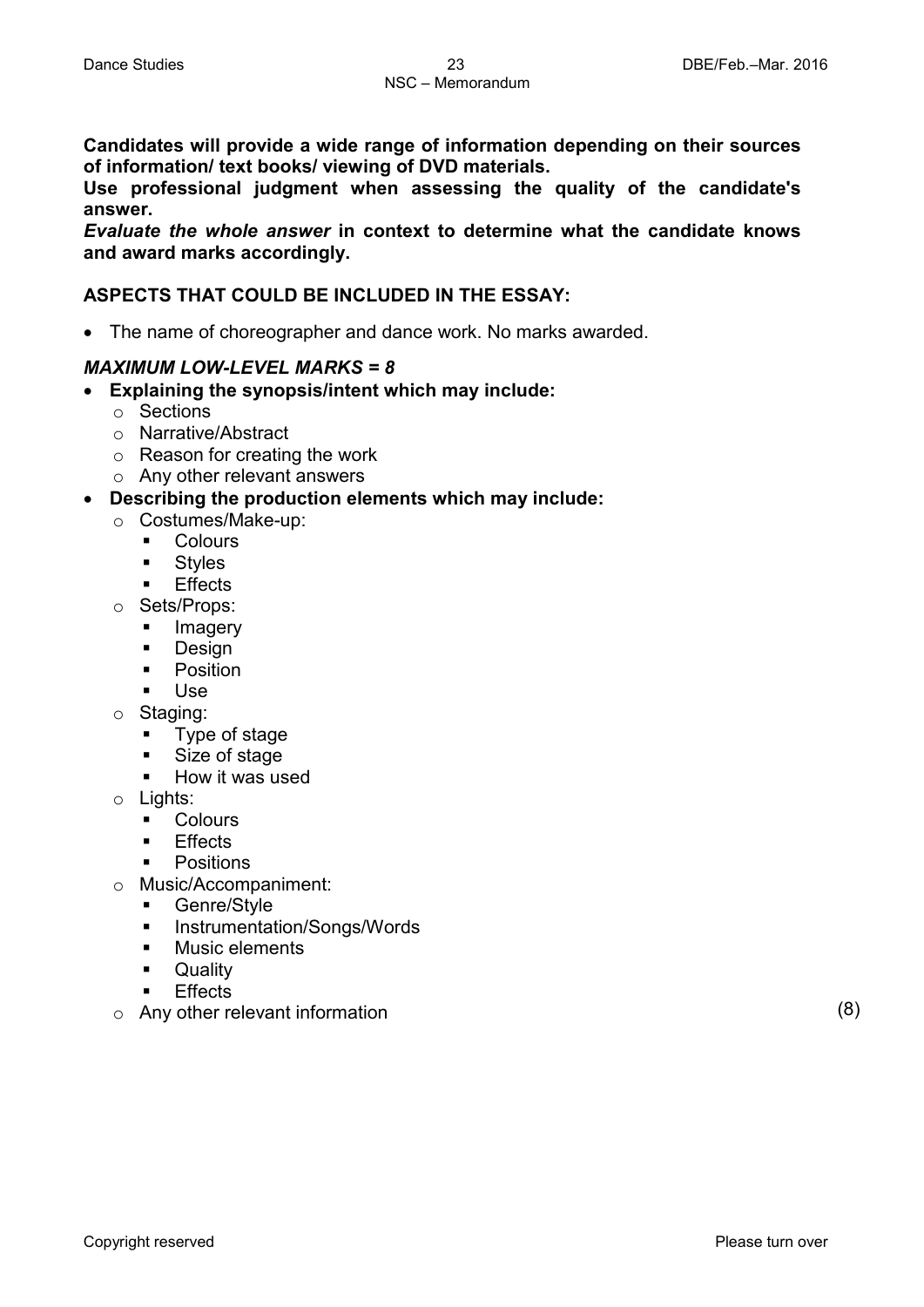## NSC – Memorandum

#### *MAXIMUM MEDIUM-LEVEL MARKS = 8*

- **Discussing the movement vocabulary which could include:**
	- o Choreographic elements:
		- Canon/Unison/Symmetry/Asymmetry, etc.
	- Dance elements:<br>Space/Time/
		- Space/Time/Force
		- Dynamics
	- o Style(s):
		- **Listing**<br>**Mix of**
		- Mix of styles
		- **EXECUTE:** Actual movements
		- Characteristics/Principles
	- $\circ$  Unique features of the choreographer:<br> $\bullet$  Partnering/Pas de deux
		- Partnering/Pas de deux
		- **■** Movements
		- Gender specific roles
		- **Characteristics**
	- o Groupings
	- o Any other relevant answers

#### • **Analysing the symbolism used which could include:**

- o Production elements:
	- Symbolism being the costumes/colours/styles used, etc.
- o Movements:
	- Gestures/Mime
	- **Motifs**
- o Synopsis/Intent:
	- Meaning other than the obvious
	- Universal meaning
- o Music/Accompaniment:
	- **Effects symbolising something other than the obvious**
	- Songs/Words symbolising intent
- o Any other relevant answers

#### *MAXIMUM HIGH-LEVEL MARKS = 2*

- **Discussing TWO innovative aspects of this work which could include:**
	- o Style(s)
	- o Staging
	- o Content
	- o Production elements
	- o Any other relevant answers

(8)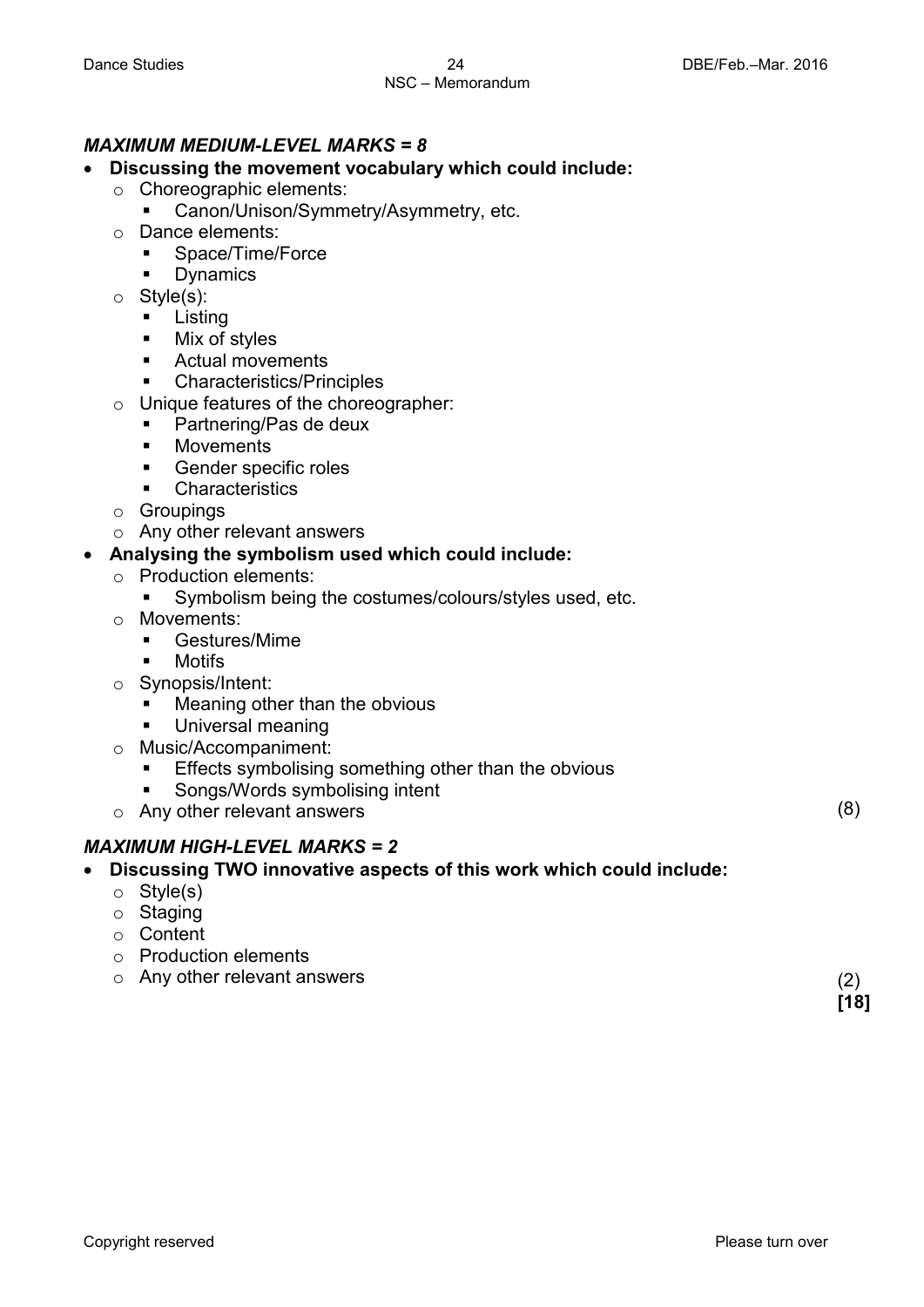#### **EXAMPLE OF A POSSIBLE ANSWER:** *Apollo* **choreographed by George Balanchine.**

### **Explaining the synopsis/intent:**

#### *Scene I:*

- *Apollo* deals with the process of evolution and growth as we see Apollo being born and transforming from boy to adult.
- The ballet opens with the birth of Apollo against a luminous blue background on a high rock in Delos, an Aegean island.
- On this high rock, Leto gives birth to Apollo.
- The boy god, at the foot of the rock (represented in later versions by steps leading up to a platform), frees himself from his swaddling clothes and begins to live and communicate with the world.
- Three muses, wearing brilliant white costumes, dance solo variations before Apollo dances a pas de deux with Terpsichore, the muse of dance.
- A lute is presented to him by two handmaidens.
- This is a sign of his future greatness in music.

#### *Scene 2:*

- Apollo, appears centre stage with his lute.
- The three muses, Calliope, Polythymnia and Terpsichore approach and pay him homage.
- Apollo presents each of the muses with a symbol appropriate to her art.
- To Calliope, muse of poetry, he gives a tablet; to Polythymnia, muse of acting, he gives a mask, and to Terpsichore, muse of singing and dancing, a lyre.
- The three muses dance with their gifts, and then Apollo performs a variation.
- He is joined by Terpsichore and they dance a graceful pas de deux.
- Calliope and Polythymnia join Apollo and Terpsichore in a joyous coda.
- Apollo hears the voice of his father Zeus summoning him to Olympus.
- He leads the muses to the foot of a high rock and begins to climb to the summit of the sacred mountain (Mount Parnassus).
- Leto, his mother, appears at the side of the stage watching her son's departure.

#### **Describing the production elements which may include:**

- A luminous blue background on a high rock (represented in later versions by steps leading up to a platform), representing an Aegean island, is used.
- The dancers wear typically Grecian styled outfits.
- The infant god wears swaddling clothes.
- Apollo is later dressed in a short gold tunic.
- Three muses wear brilliant white costumes.
- Music was composed by Igor Stravinsky (1882-1971), born in Russia, and acknowledged as one of the great composers of the  $20<sup>th</sup>$  century.
- Stravinsky was deeply interested in Greek mythology.
- He composed the score as a ballet.
- Balanchine's choreography is perfectly in tune with Stravinsky's music, which moves between dynamic playfulness and moments of solemnity.
- Stravinsky produced a refined score with a simplified orchestra.
- It is written for 34 string instruments only and is consistently classical in style with clarity, calm and even serenity in the music but also having moments of rhythmic vitality, jazz inflections, dry harmonies, an abundance of perfect chords and rare polytonal superimposition. (8)